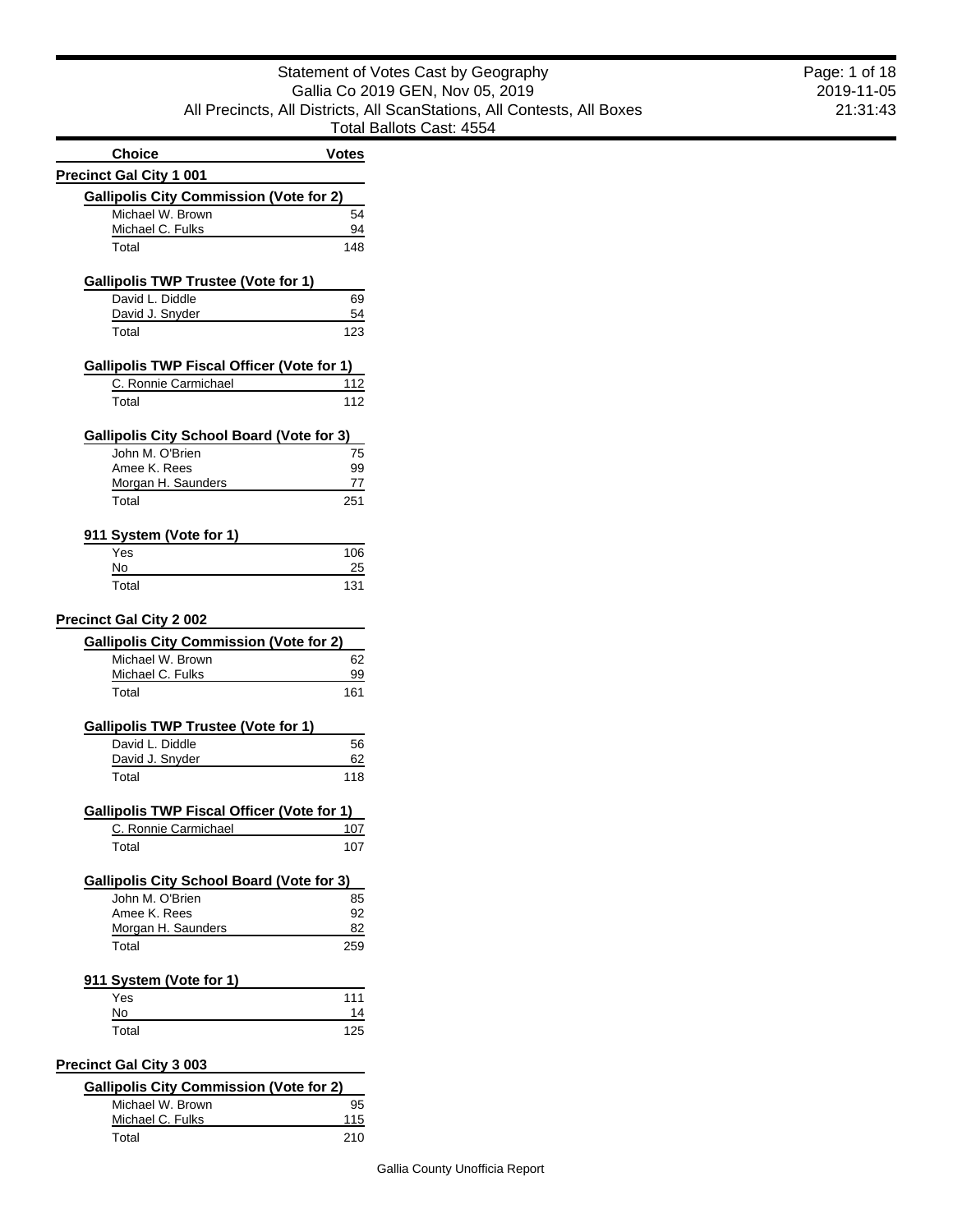|                                                     |              | i viai Dallvio ( |
|-----------------------------------------------------|--------------|------------------|
| <b>Choice</b>                                       | <b>Votes</b> |                  |
| <b>Gallipolis TWP Trustee (Vote for 1)</b>          |              |                  |
| David L. Diddle                                     | 83           |                  |
| David J. Snyder                                     | 90           |                  |
| Total                                               | 173          |                  |
|                                                     |              |                  |
| <b>Gallipolis TWP Fiscal Officer (Vote for 1)</b>   |              |                  |
| C. Ronnie Carmichael                                | 147          |                  |
| Total                                               | 147          |                  |
|                                                     |              |                  |
| <b>Gallipolis City School Board (Vote for 3)</b>    |              |                  |
| John M. O'Brien                                     | 112          |                  |
| Amee K. Rees                                        | 122          |                  |
| Morgan H. Saunders                                  | 93           |                  |
| Total                                               | 327          |                  |
|                                                     |              |                  |
| 911 System (Vote for 1)                             |              |                  |
| Yes                                                 | 148          |                  |
| No                                                  | 36           |                  |
| Total                                               | 184          |                  |
| <b>Precinct Addison Township 004</b>                |              |                  |
|                                                     |              |                  |
| <b>Addison Twp Trustee (Vote for 1)</b>             |              |                  |
| Michael Blaine                                      | 132          |                  |
| Total                                               | 132          |                  |
| Addison TWP Fiscal Officer (Vote for 1)             |              |                  |
|                                                     |              |                  |
| Lisa E. Reuter                                      | 120          |                  |
| Total                                               | 120          |                  |
| <b>Gallipolis City School Board (Vote for 3)</b>    |              |                  |
| John M. O'Brien                                     | 0            |                  |
| Amee K. Rees                                        | 0            |                  |
| Morgan H. Saunders                                  | 0            |                  |
| Total                                               | 0            |                  |
|                                                     |              |                  |
| Gallia Local School Board - GALLIA LSD (Vote for 1) |              |                  |
| Brandon H. Twyman                                   | 123          |                  |
| Total                                               | 123          |                  |
|                                                     |              |                  |
| Gallia Local School Board - GALLIA LSD (Vote for 2) |              |                  |
| Edward J. Butler                                    | 75           |                  |
| <b>Terry Halley</b>                                 | 74           |                  |
| <b>Beth James</b>                                   | 73           |                  |
| Total                                               | 222          |                  |
|                                                     |              |                  |
| Gal-Vin Gov Brd Dist #7 (Vote for 1)                |              |                  |
| Joan M. Cornelius                                   | 131          |                  |
| Total                                               | 131          |                  |
|                                                     |              |                  |
| 911 System (Vote for 1)                             |              |                  |
| Yes                                                 | 125          |                  |
| No                                                  | 24           |                  |
| Total                                               | 149          |                  |
| <b>Precinct Cheshire Twp 005</b>                    |              |                  |
|                                                     |              |                  |

| <b>Cheshire TWP Trustee (Vote for 1)</b> |    |
|------------------------------------------|----|
| Joseph D. Roush                          | 94 |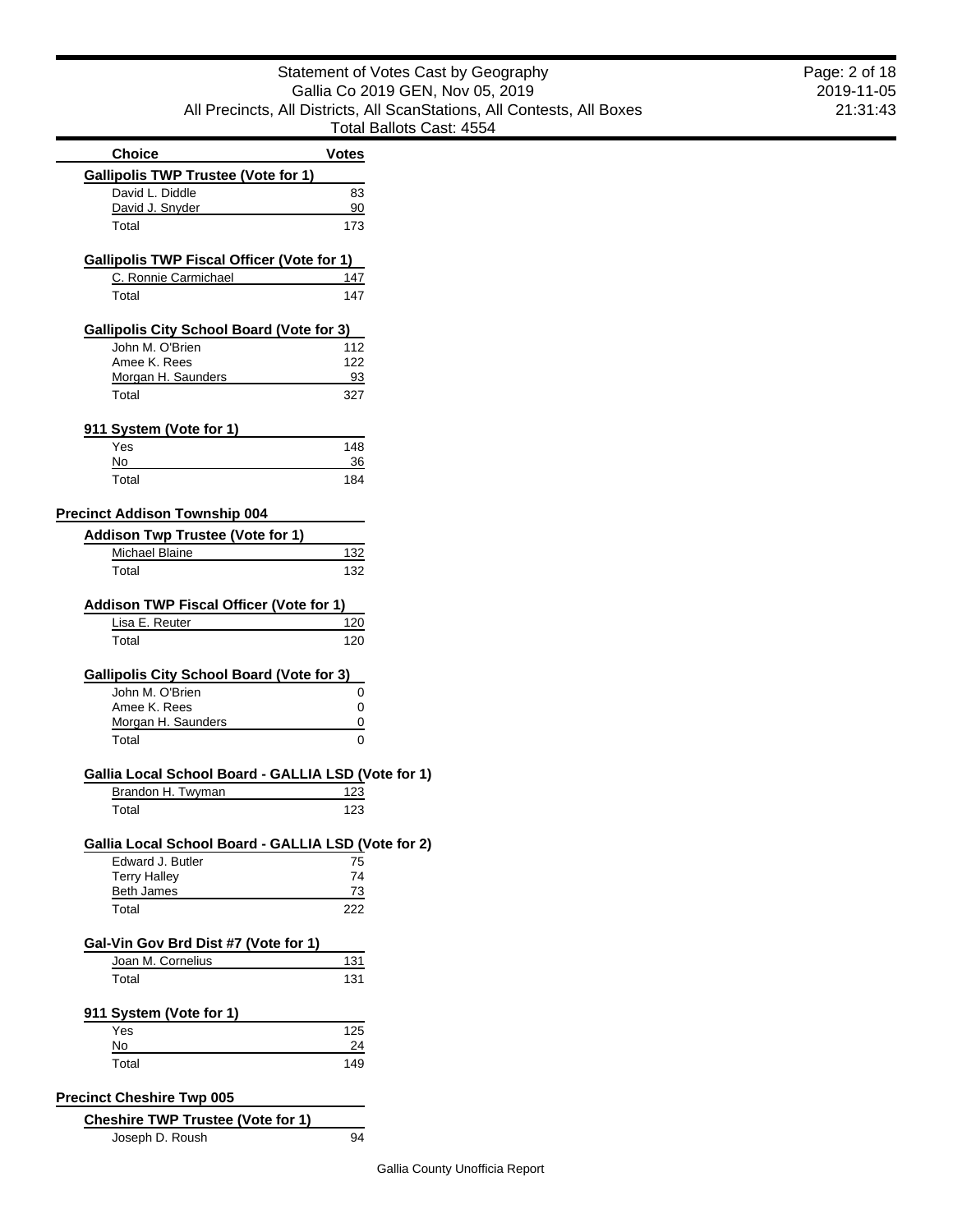|                                                     | Statement of Votes Cast by Geography                                    | Page: 3 of 18 |
|-----------------------------------------------------|-------------------------------------------------------------------------|---------------|
|                                                     | Gallia Co 2019 GEN, Nov 05, 2019                                        | 2019-11-05    |
|                                                     | All Precincts, All Districts, All ScanStations, All Contests, All Boxes | 21:31:43      |
|                                                     | Total Ballots Cast: 4554                                                |               |
| <b>Choice</b>                                       | <b>Votes</b>                                                            |               |
| Total                                               | 94                                                                      |               |
| <b>Cheshire TWP Fiscal Officer (Vote for 1)</b>     |                                                                         |               |
| Amy L. Edwards                                      | 91                                                                      |               |
| Total                                               | 91                                                                      |               |
| Gallia Local School Board - GALLIA LSD (Vote for 1) |                                                                         |               |
| Brandon H. Twyman                                   | 79                                                                      |               |
| Total                                               | 79                                                                      |               |
| Gallia Local School Board - GALLIA LSD (Vote for 2) |                                                                         |               |
| Edward J. Butler                                    | 56                                                                      |               |
| <b>Terry Halley</b>                                 | 39                                                                      |               |
| <b>Beth James</b>                                   | 62                                                                      |               |
| Total                                               | 157                                                                     |               |
| Gal-Vin Gov Brd Dist #7 (Vote for 1)                |                                                                         |               |
| Joan M. Cornelius                                   | 99                                                                      |               |
| Total                                               | 99                                                                      |               |
| 911 System (Vote for 1)                             |                                                                         |               |
| Yes                                                 | 90                                                                      |               |
| No                                                  | 24                                                                      |               |
| Total                                               | 114                                                                     |               |
| <b>Precinct Clay Township 006</b>                   |                                                                         |               |
| Clay TWP Trustee - CLAY TWP (Vote for 1)            |                                                                         |               |
| John H. Doss, Jr                                    | 68                                                                      |               |
| Brady L. Swain                                      | 212                                                                     |               |
| Total                                               | 280                                                                     |               |
| Clay TWP Trustee - CLAY TWP (Vote for 1)            |                                                                         |               |
| Michael Harrison                                    | 202                                                                     |               |
| Total                                               | 202                                                                     |               |
| <b>Clay TWP Fiscal Officer (Vote for 1)</b>         |                                                                         |               |
| Wanda K. Waugh                                      | 228                                                                     |               |
| Total                                               | 228                                                                     |               |
| <b>Gallipolis City School Board (Vote for 3)</b>    |                                                                         |               |
| John M. O'Brien                                     | 131                                                                     |               |
| Amee K. Rees                                        | 143                                                                     |               |
| Morgan H. Saunders                                  | $147$                                                                   |               |
| Total                                               | 421                                                                     |               |
| 911 System (Vote for 1)                             |                                                                         |               |
| Yes                                                 | 217                                                                     |               |
| $No$                                                | 64                                                                      |               |
| Total                                               | 281                                                                     |               |
| Clay TWP Fire (Vote for 1)                          |                                                                         |               |
| FOR THE TAX LEVY                                    | 237                                                                     |               |
| <b>AGAINST THE TAX LEVY</b><br>Total                | 46<br>283                                                               |               |
|                                                     |                                                                         |               |
| <b>Precinct Gallipolis Twp 007</b>                  |                                                                         |               |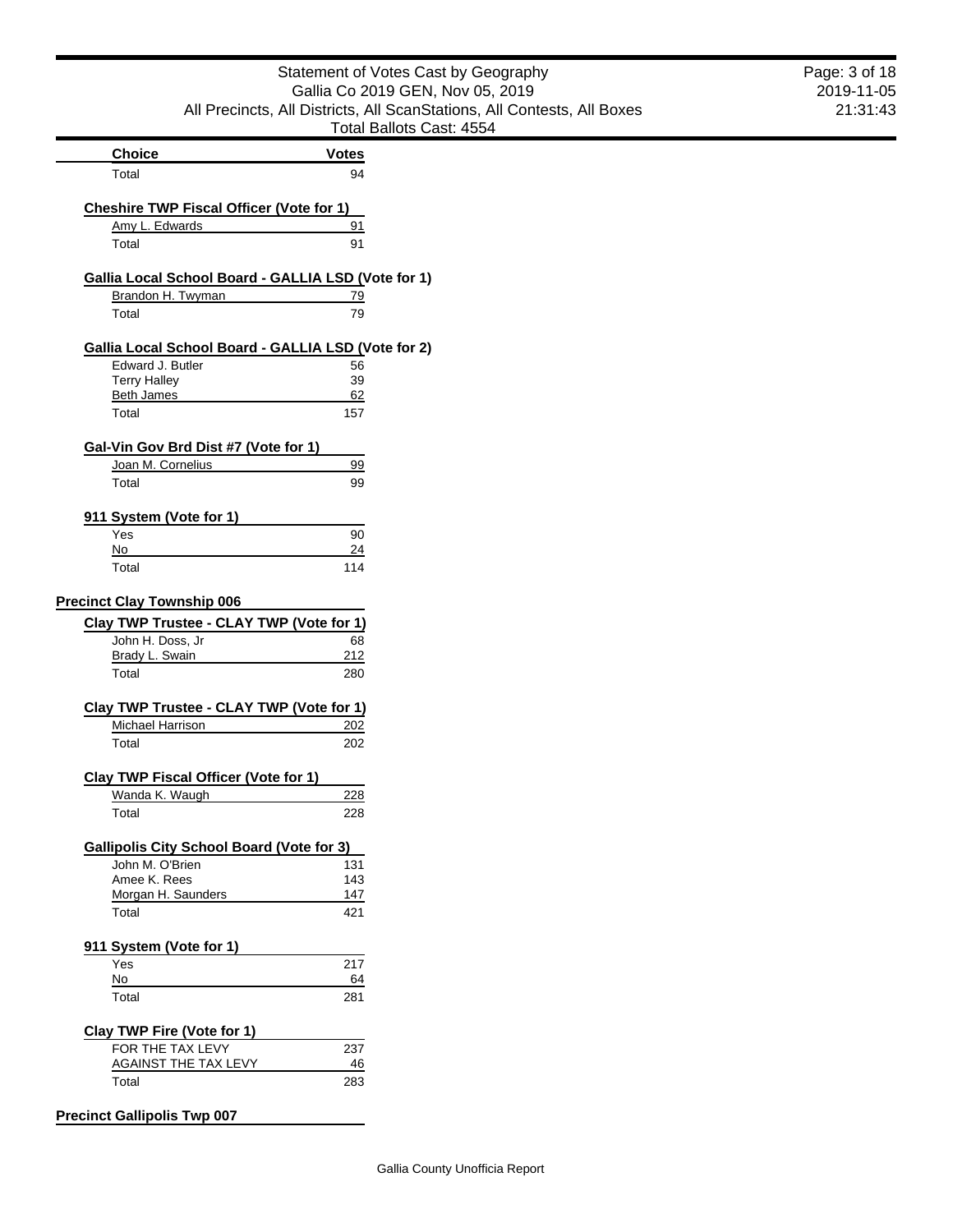| <b>Choice</b><br><b>Votes</b><br><b>Gallipolis TWP Trustee (Vote for 1)</b><br>David L. Diddle<br>87<br>David J. Snyder<br><u> 122</u><br>Total<br>209<br><b>Gallipolis TWP Fiscal Officer (Vote for 1)</b><br>C. Ronnie Carmichael<br>169<br>Total<br>169<br><b>Gallipolis City School Board (Vote for 3)</b><br>John M. O'Brien<br>128<br>Amee K. Rees<br>149<br>Morgan H. Saunders<br>111<br>Total<br>388<br>911 System (Vote for 1)<br>Yes<br>197<br>No<br><u>21</u><br>Total<br>218<br><b>Precinct Green Township 1 008</b> |
|----------------------------------------------------------------------------------------------------------------------------------------------------------------------------------------------------------------------------------------------------------------------------------------------------------------------------------------------------------------------------------------------------------------------------------------------------------------------------------------------------------------------------------|
|                                                                                                                                                                                                                                                                                                                                                                                                                                                                                                                                  |
|                                                                                                                                                                                                                                                                                                                                                                                                                                                                                                                                  |
|                                                                                                                                                                                                                                                                                                                                                                                                                                                                                                                                  |
|                                                                                                                                                                                                                                                                                                                                                                                                                                                                                                                                  |
|                                                                                                                                                                                                                                                                                                                                                                                                                                                                                                                                  |
|                                                                                                                                                                                                                                                                                                                                                                                                                                                                                                                                  |
|                                                                                                                                                                                                                                                                                                                                                                                                                                                                                                                                  |
|                                                                                                                                                                                                                                                                                                                                                                                                                                                                                                                                  |
|                                                                                                                                                                                                                                                                                                                                                                                                                                                                                                                                  |
|                                                                                                                                                                                                                                                                                                                                                                                                                                                                                                                                  |
|                                                                                                                                                                                                                                                                                                                                                                                                                                                                                                                                  |
|                                                                                                                                                                                                                                                                                                                                                                                                                                                                                                                                  |
|                                                                                                                                                                                                                                                                                                                                                                                                                                                                                                                                  |
|                                                                                                                                                                                                                                                                                                                                                                                                                                                                                                                                  |
|                                                                                                                                                                                                                                                                                                                                                                                                                                                                                                                                  |
|                                                                                                                                                                                                                                                                                                                                                                                                                                                                                                                                  |
|                                                                                                                                                                                                                                                                                                                                                                                                                                                                                                                                  |
|                                                                                                                                                                                                                                                                                                                                                                                                                                                                                                                                  |
|                                                                                                                                                                                                                                                                                                                                                                                                                                                                                                                                  |
| <b>Green TWP Trustee (Vote for 1)</b>                                                                                                                                                                                                                                                                                                                                                                                                                                                                                            |
| David Holley<br>161                                                                                                                                                                                                                                                                                                                                                                                                                                                                                                              |
| 161<br>Total                                                                                                                                                                                                                                                                                                                                                                                                                                                                                                                     |
| Green TWP Fiscal Officer (Vote for 1)                                                                                                                                                                                                                                                                                                                                                                                                                                                                                            |
| Joe Foster<br>174                                                                                                                                                                                                                                                                                                                                                                                                                                                                                                                |
| Total<br>174                                                                                                                                                                                                                                                                                                                                                                                                                                                                                                                     |
| <b>Gallipolis City School Board (Vote for 3)</b>                                                                                                                                                                                                                                                                                                                                                                                                                                                                                 |
| John M. O'Brien<br>122                                                                                                                                                                                                                                                                                                                                                                                                                                                                                                           |
| Amee K. Rees<br>140                                                                                                                                                                                                                                                                                                                                                                                                                                                                                                              |
| Morgan H. Saunders<br>131                                                                                                                                                                                                                                                                                                                                                                                                                                                                                                        |
| Total                                                                                                                                                                                                                                                                                                                                                                                                                                                                                                                            |
| 393                                                                                                                                                                                                                                                                                                                                                                                                                                                                                                                              |
| 911 System (Vote for 1)                                                                                                                                                                                                                                                                                                                                                                                                                                                                                                          |
| Yes<br>178                                                                                                                                                                                                                                                                                                                                                                                                                                                                                                                       |
| No<br>31                                                                                                                                                                                                                                                                                                                                                                                                                                                                                                                         |
| Total<br>209                                                                                                                                                                                                                                                                                                                                                                                                                                                                                                                     |
| <b>Precinct Green Township 2 009</b>                                                                                                                                                                                                                                                                                                                                                                                                                                                                                             |
| Green TWP Trustee (Vote for 1)                                                                                                                                                                                                                                                                                                                                                                                                                                                                                                   |
| David Holley<br>66                                                                                                                                                                                                                                                                                                                                                                                                                                                                                                               |
| Total<br>66                                                                                                                                                                                                                                                                                                                                                                                                                                                                                                                      |
| <b>Green TWP Fiscal Officer (Vote for 1)</b>                                                                                                                                                                                                                                                                                                                                                                                                                                                                                     |

Е

| Green TWP Fiscal Officer (Vote for 1)     |     |
|-------------------------------------------|-----|
| Joe Foster                                | 70  |
| Total                                     | 70  |
| Gallipolis City School Board (Vote for 3) |     |
| John M. O'Brien                           | 47  |
| Amee K. Rees                              | 57  |
| Morgan H. Saunders                        | 51  |
| Total                                     | 155 |

## **911 System (Vote for 1)**

| Yes | 74     |
|-----|--------|
| No  | (< 10) |

Gallia County Unofficia Report

 $(< 10)$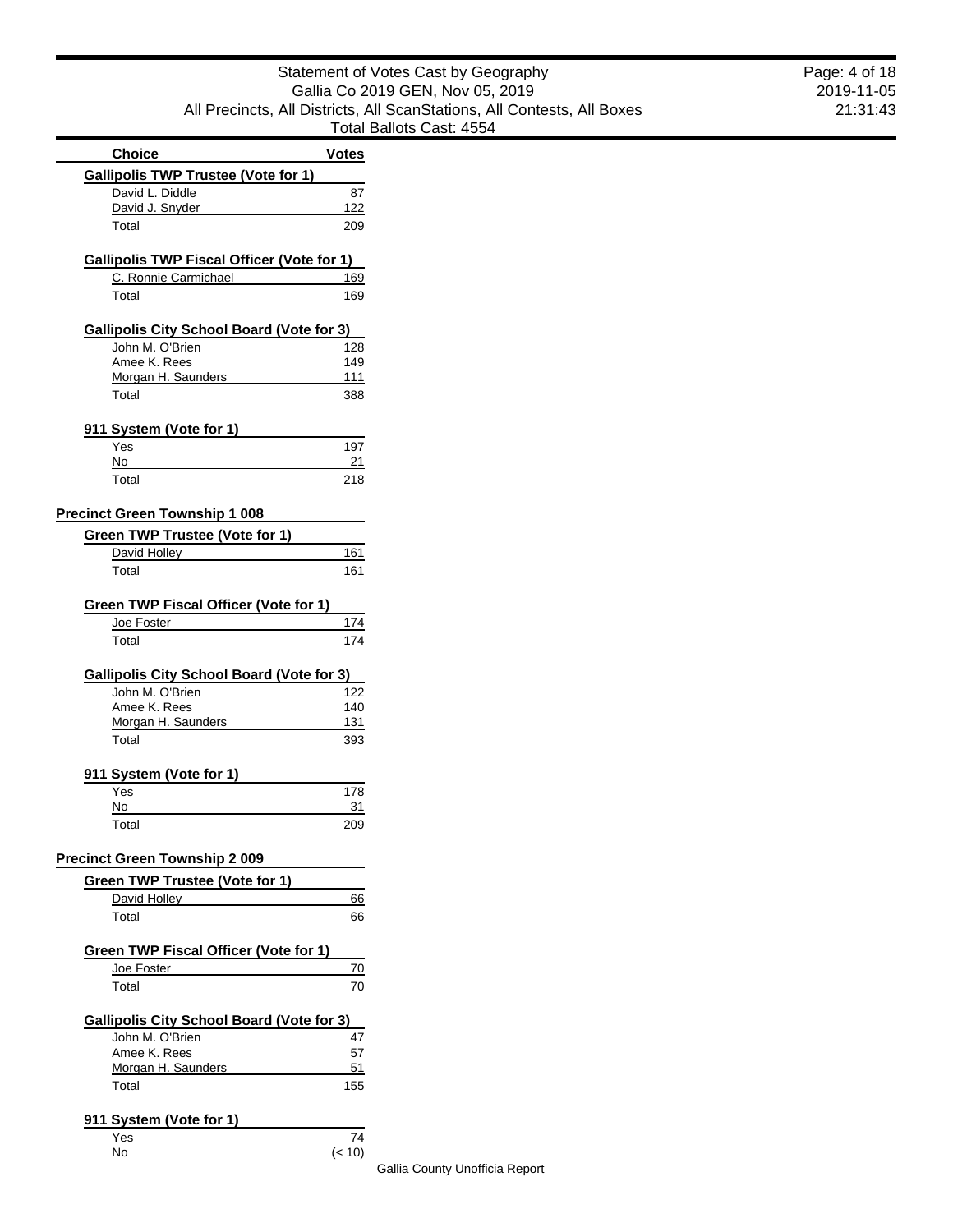| Statement of Votes Cast by Geography                                    |
|-------------------------------------------------------------------------|
| Gallia Co 2019 GEN, Nov 05, 2019                                        |
| All Precincts, All Districts, All ScanStations, All Contests, All Boxes |
| Total Ballots Cast: 4554                                                |

| eography                | Page: 5 of 18 |
|-------------------------|---------------|
| 5. 2019                 | 2019-11-05    |
| All Contests, All Boxes | 21:31:43      |
| 54                      |               |

| <b>Choice</b> | <b>Votes</b> |
|---------------|--------------|
| Total         |              |

## **Precinct Green Township 4 010**

| Green TWP Trustee (Vote for 1) |    |
|--------------------------------|----|
| David Holley                   |    |
| Total                          | 98 |

| Green TWP Fiscal Officer (Vote for 1) |     |
|---------------------------------------|-----|
| Joe Foster                            | 102 |
| Total                                 | 102 |

## **Gallipolis City School Board (Vote for 3)**

| 77  |
|-----|
| 82  |
| 68  |
| 227 |
|     |

## **911 System (Vote for 1)**

| Yes   | 96  |
|-------|-----|
| No    | 26  |
| Total | 122 |

#### **Precinct Green Township 5 011**

| Green TWP Trustee (Vote for 1) |     |
|--------------------------------|-----|
| David Holley                   | 135 |
| Total                          | 135 |

| Green TWP Fiscal Officer (Vote for 1) |     |
|---------------------------------------|-----|
| Joe Foster                            | 154 |
| Total                                 | 154 |

| Gallipolis City School Board (Vote for 3) |     |
|-------------------------------------------|-----|
| John M. O'Brien                           | 111 |
| Amee K. Rees                              | 117 |
| Morgan H. Saunders                        | 100 |

| F-1-1<br>וגזו<br>ישי | $\sim$ |
|----------------------|--------|
|                      |        |

## **911 System (Vote for 1)**

| Yes   | 153 |
|-------|-----|
| No    | 25  |
| Total | 178 |

#### **Precinct Greenfield Twp 012**

| Greenfield TWP Trustee (Vote for 1) |     |
|-------------------------------------|-----|
| Tony L. Conley                      | 28  |
| Randall L. Hammond                  | 113 |
| Total                               | 141 |

#### **Greenfield TWP Fiscal Officer (Vote for 1)** Debrah L. Bartels 125 Total 125

# **Gallia Local School Board - GALLIA LSD (Vote for 1)**

| Brandon H. Twyman |  |
|-------------------|--|
|                   |  |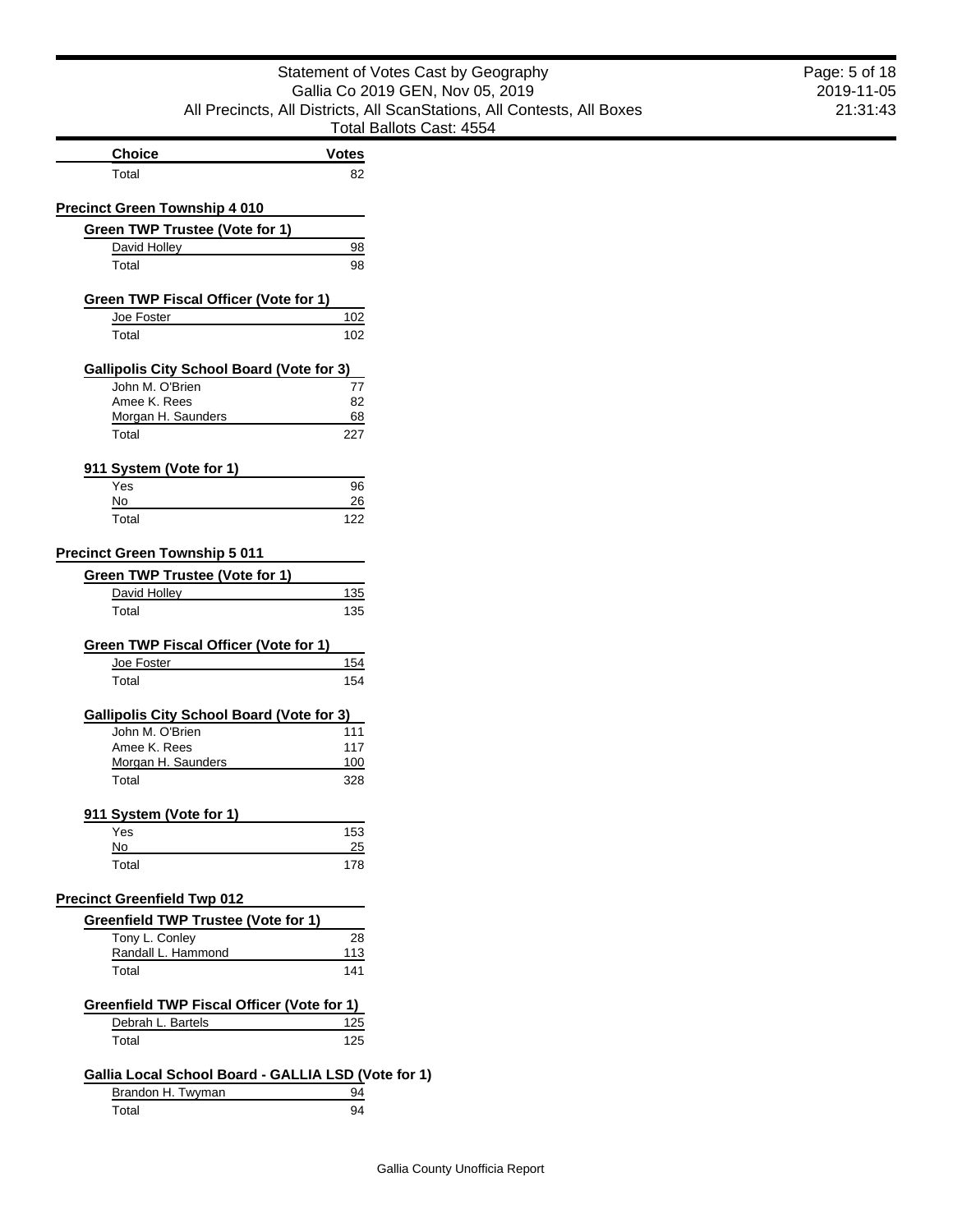| Statement of Votes Cast by Geography                                    |
|-------------------------------------------------------------------------|
| Gallia Co 2019 GEN, Nov 05, 2019                                        |
| All Precincts, All Districts, All ScanStations, All Contests, All Boxes |
| Total Ballots Cast: 4554                                                |

|                                                          | i vidi Dalivis U |
|----------------------------------------------------------|------------------|
| <b>Choice</b>                                            | <b>Votes</b>     |
| Gallia Local School Board - GALLIA LSD (Vote for 2)      |                  |
| Edward J. Butler                                         | 23               |
| <b>Terry Halley</b>                                      | 44               |
| <b>Beth James</b>                                        | 119              |
| Total                                                    | 186              |
| Gal-VIn Gov Brd Dist #5 (Vote for 1)                     |                  |
| Thomas D. Metcalf                                        | 94               |
| Total                                                    | 94               |
|                                                          |                  |
| 911 System (Vote for 1)                                  |                  |
| Yes                                                      | 103              |
| No                                                       | 29               |
| Total                                                    | 132              |
| <b>Precinct Guyan Precinct 013</b>                       |                  |
| Crown City Mayor (Vote for 1)                            |                  |
| Daryl J. Hager                                           | 70               |
| Total                                                    | 70               |
|                                                          |                  |
| Crown City Fiscal Officer (Vote for 1)                   |                  |
| Paul D. Dillon                                           | 44               |
| Lorna Fulks                                              | 44               |
| Total                                                    | 88               |
| <b>Crown City Village Council (Vote for 2)</b>           |                  |
| Neal S. Fulks                                            | 46               |
| Lisa S. Nance                                            | 62               |
| Christana Ray                                            | 32               |
| Dennis F. Ripley                                         | 14               |
| Total                                                    | 154              |
| <b>Guyan TWP Trustee (Vote for 1)</b>                    |                  |
| Timmy D. Caldwell                                        | 65               |
| Total                                                    | 65               |
|                                                          |                  |
| <b>Guyan TWP Fiscal Officer (Vote for 1)</b>             |                  |
| Rachel Fellure                                           | 63               |
| Total                                                    | 63               |
|                                                          |                  |
| Fairland Local School Board (Vote for 2)<br>Jeff Bennett | 28               |
| Jason R. Gorby                                           | 40               |
| Linda Gail Holst                                         | 31               |
| John P. Lewis                                            | 42               |
| Total                                                    | 141              |
|                                                          |                  |
| Lawrence Governing Board #25 (Vote for 2)                |                  |
| Jon Chris Collier<br>Jeff Floyd                          | 24<br>44         |
| June Huff                                                | 38               |
| Total                                                    | 106              |
|                                                          |                  |
| 911 System (Vote for 1)                                  |                  |
| Yes                                                      | 73               |
| No                                                       | 16               |
| Total                                                    | 89               |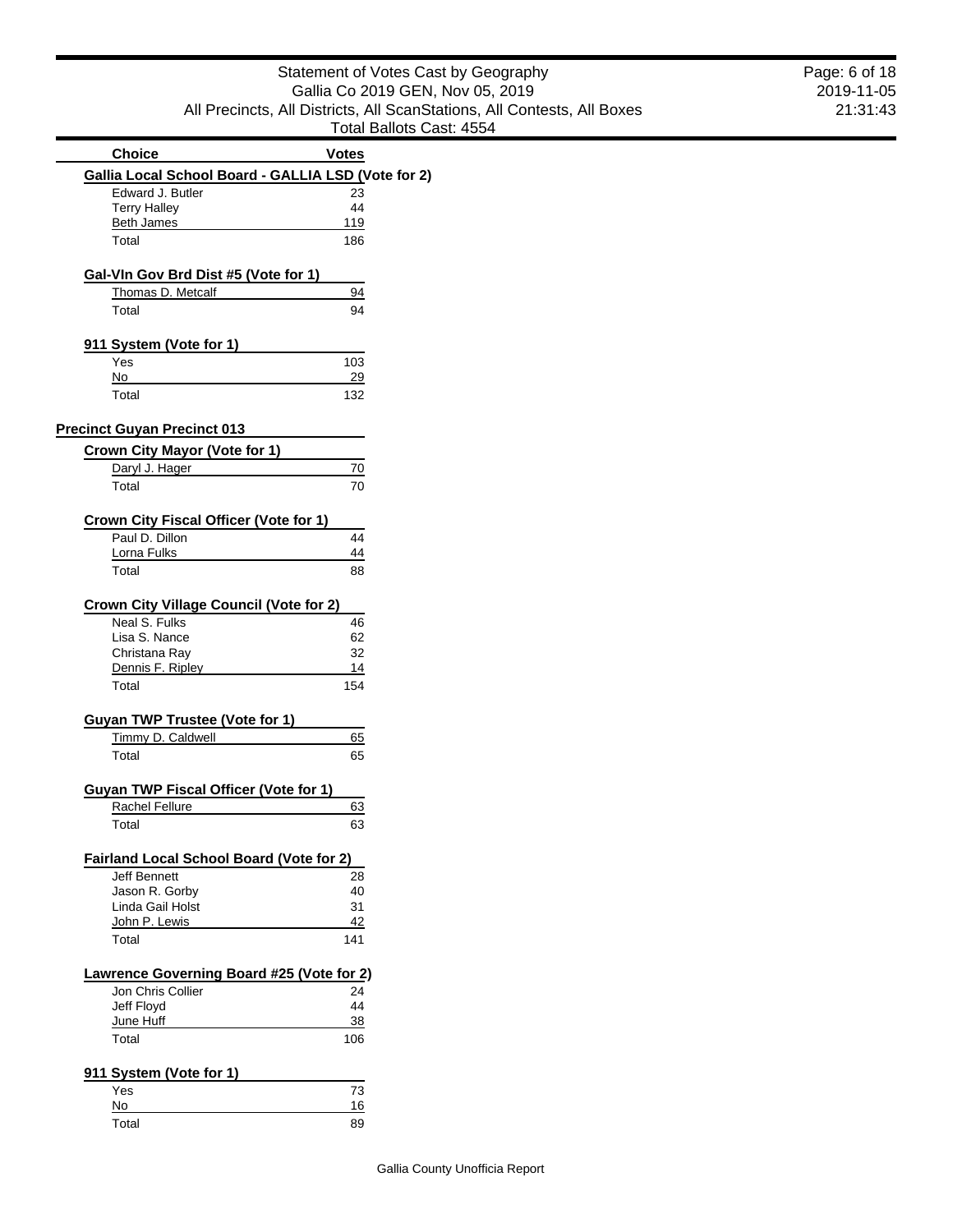# Statement of Votes Cast by Geography Gallia Co 2019 GEN, Nov 05, 2019 All Precincts, All Districts, All ScanStations, All Contests, All Boxes Total Ballots Cast: 4554

|                                                     | i vidi Dalivis Ur |  |
|-----------------------------------------------------|-------------------|--|
| <b>Choice</b>                                       | Votes             |  |
| <b>Precinct Guyan Township 014</b>                  |                   |  |
|                                                     |                   |  |
| Guyan TWP Trustee (Vote for 1)                      |                   |  |
| Timmy D. Caldwell                                   | 127               |  |
| Total                                               | 127               |  |
|                                                     |                   |  |
| <b>Guyan TWP Fiscal Officer (Vote for 1)</b>        |                   |  |
| Rachel Fellure                                      | 119               |  |
| Total                                               | 119               |  |
|                                                     |                   |  |
| Gallia Local School Board - GALLIA LSD (Vote for 1) |                   |  |
| Brandon H. Twyman                                   | 93                |  |
| Total                                               | 93                |  |
|                                                     |                   |  |
| Gallia Local School Board - GALLIA LSD (Vote for 2) |                   |  |
| Edward J. Butler                                    | 76                |  |
| <b>Terry Halley</b>                                 | 98                |  |
| <b>Beth James</b>                                   | 55                |  |
| Total                                               | 229               |  |
|                                                     |                   |  |
| 911 System (Vote for 1)                             |                   |  |
| Yes<br>No                                           | 122<br>20         |  |
| Total                                               | 142               |  |
|                                                     |                   |  |
| <b>Precinct Harrison Twp 015</b>                    |                   |  |
| Harrison TWP Trustee (Vote for 1)                   |                   |  |
| Cha Edward McGuire                                  | 164               |  |
| Jack W. Slone                                       | 57                |  |
| Total                                               | 221               |  |
|                                                     |                   |  |
| <b>Harrison TWP Fiscal Officer (Vote for 1)</b>     |                   |  |
| Kaitlin E. Angell                                   | 121               |  |
| <b>Toni Ford</b>                                    | 96                |  |
| Total                                               | 217               |  |
|                                                     |                   |  |
| <b>Gallipolis City School Board (Vote for 3)</b>    |                   |  |
| John M. O'Brien                                     | 0                 |  |
| Amee K. Rees                                        | 0                 |  |
| Morgan H. Saunders                                  |                   |  |
| Total                                               |                   |  |
|                                                     |                   |  |
| Gallia Local School Board - GALLIA LSD (Vote for 1) |                   |  |
| Brandon H. Twyman                                   | 140               |  |
| Total                                               | 140               |  |
| Gallia Local School Board - GALLIA LSD (Vote for 2) |                   |  |
| Edward J. Butler                                    | 94                |  |
| <b>Terry Halley</b>                                 | 132               |  |
| Beth James                                          | 83                |  |
| Total                                               | 309               |  |
|                                                     |                   |  |
| 911 System (Vote for 1)                             |                   |  |
| Yes                                                 | 151               |  |
| No                                                  | 61                |  |
| Total                                               | 212               |  |
|                                                     |                   |  |
| <b>Precinct Huntington Twp 016</b>                  |                   |  |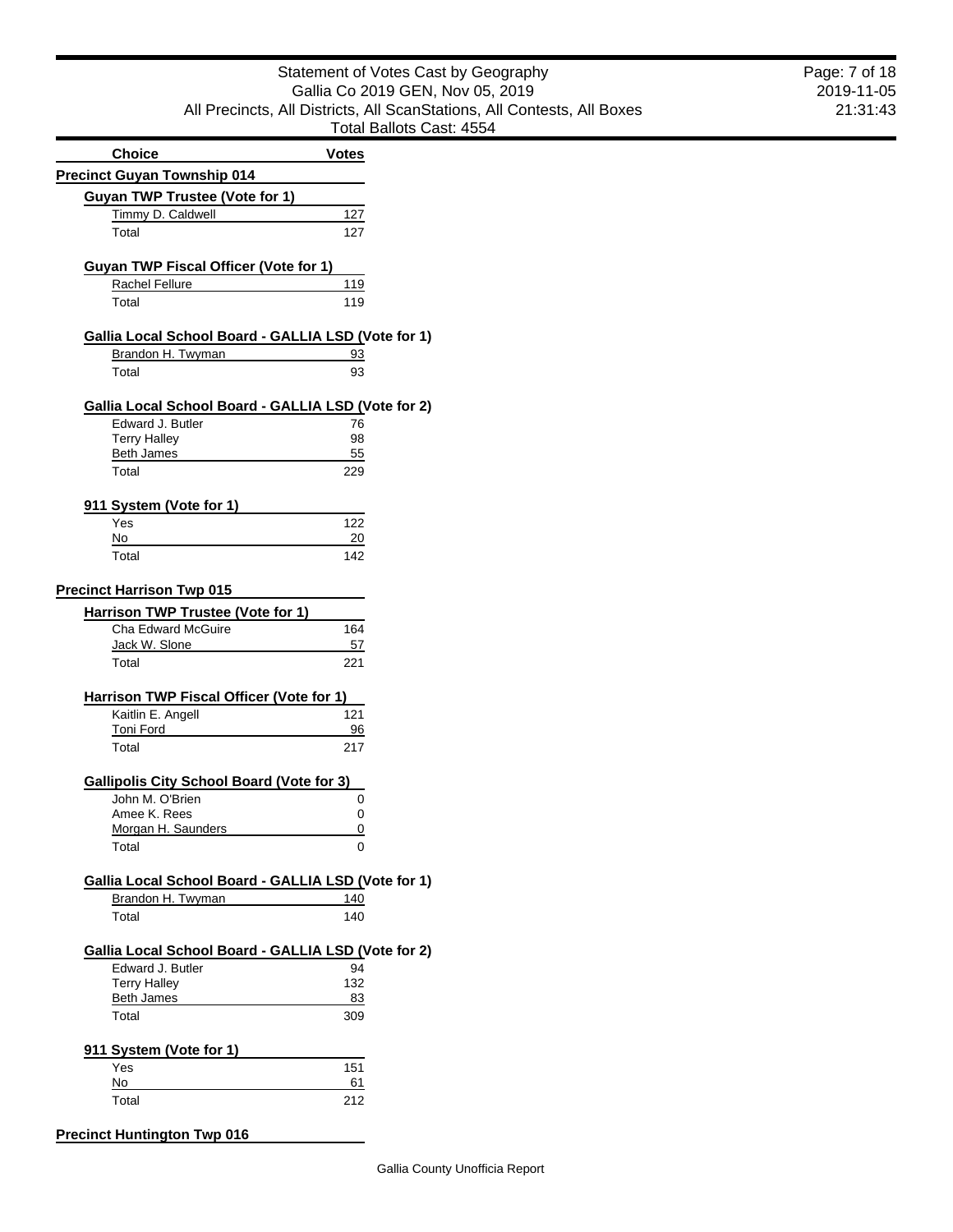|                                                     | Total Ballots Ca |
|-----------------------------------------------------|------------------|
| <b>Choice</b>                                       | <b>Votes</b>     |
| <b>Vinton Mayor (Vote for 1)</b>                    |                  |
| Joshua B. Whealdon                                  | 46               |
| Total                                               | 46               |
| <b>Huntington TWP Trustee (Vote for 1)</b>          |                  |
| R. Ryan Alderman                                    | 134              |
| Roger D. Meade                                      | 123              |
| <b>Bryce Taylor</b><br>Total                        | 60<br>317        |
|                                                     |                  |
| <b>Huntington TWP Fiscal Officer (Vote for 1)</b>   |                  |
| <b>Ashly Alley</b>                                  | 178              |
| Sheri Marcum                                        | 125              |
| Total                                               | 303              |
| <b>Gallipolis City School Board (Vote for 3)</b>    |                  |
| John M. O'Brien                                     | (< 10)           |
| Amee K. Rees                                        | (< 10)           |
| Morgan H. Saunders                                  | (< 10)           |
| Total                                               | 8                |
| Gallia Local School Board - GALLIA LSD (Vote for 1) |                  |
| Brandon H. Twyman                                   | 256              |
| Total                                               | 256              |
| Gallia Local School Board - GALLIA LSD (Vote for 2) |                  |
| Edward J. Butler                                    | 127              |
| <b>Terry Halley</b>                                 | 142              |
| Beth James                                          | 130              |
| Total                                               | 399              |
| Gal-VIn Gov Brd Dist #5 (Vote for 1)                |                  |
| Thomas D. Metcalf                                   | 267              |
| Total                                               | 267              |
| 911 System (Vote for 1)                             |                  |
| Yes                                                 | 212              |
| No                                                  | 84               |
| Total                                               | 296              |
| <b>Precinct Morgan Township 017</b>                 |                  |
| Morgan TWP Trustee (Vote for 1)                     |                  |
| <b>Randall Adkins</b>                               | 186              |
| Richard G. Shaddeau                                 | 100              |
|                                                     |                  |

| Morgan TWP Fiscal Officer (Vote for 1)              |     |
|-----------------------------------------------------|-----|
| Brenda S. Cadle                                     | 176 |
| Molly Hash                                          | 107 |
| Total                                               | 283 |
| Gallia Local School Board - GALLIA LSD (Vote for 1) |     |
| Brandon H. Twyman                                   | 228 |
| Total                                               | 228 |
|                                                     |     |

Total 286

# **Gallia Local School Board - GALLIA LSD (Vote for 2)**

| Edward J. Butler    | 103 |
|---------------------|-----|
| <b>Terry Halley</b> | 137 |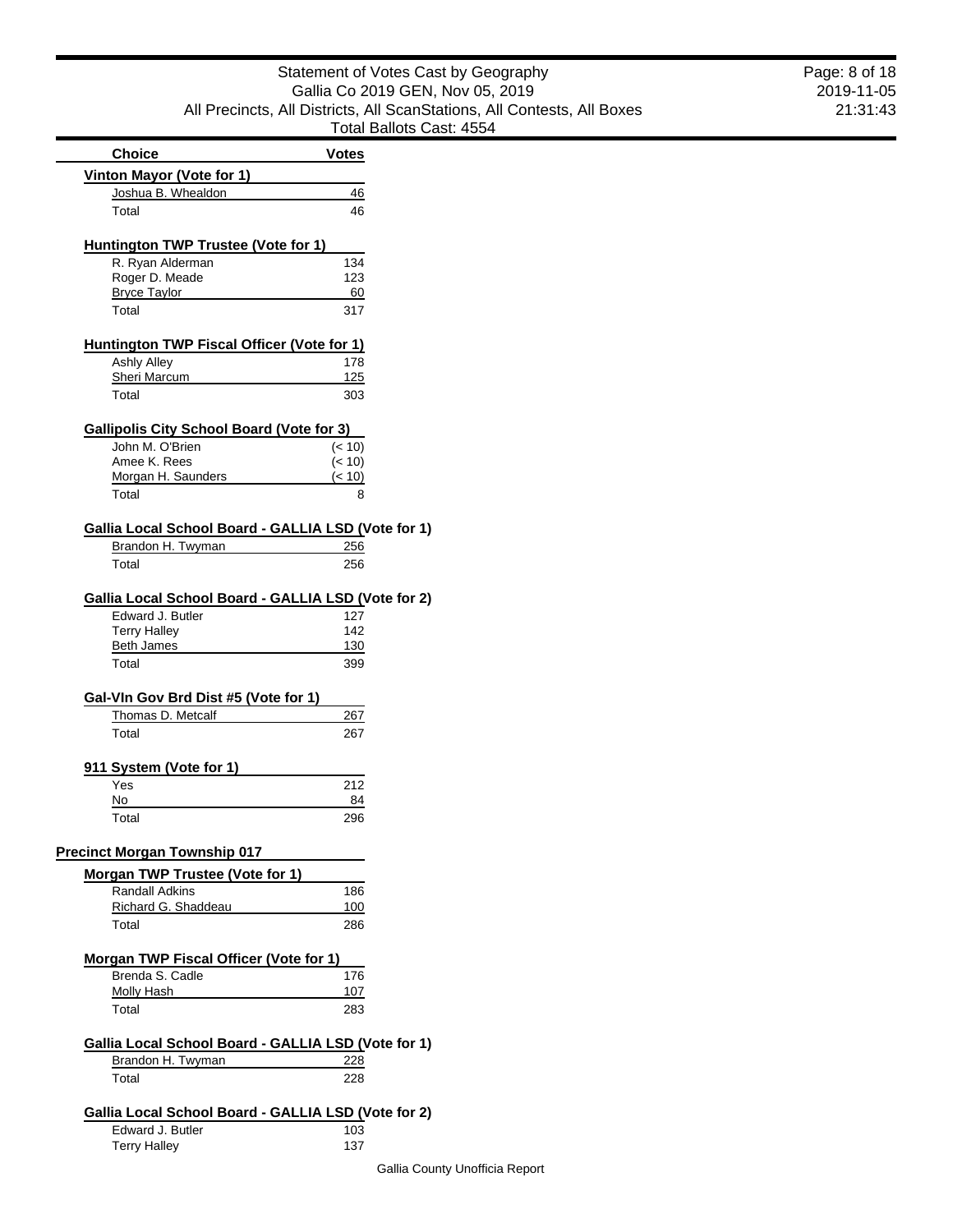|                                                                                                                              | Statement of Votes Cast by Geography                                    | Page: 9 of 18 |
|------------------------------------------------------------------------------------------------------------------------------|-------------------------------------------------------------------------|---------------|
|                                                                                                                              | Gallia Co 2019 GEN, Nov 05, 2019                                        | 2019-11-05    |
|                                                                                                                              | All Precincts, All Districts, All ScanStations, All Contests, All Boxes | 21:31:43      |
|                                                                                                                              | Total Ballots Cast: 4554                                                |               |
| <b>Choice</b>                                                                                                                | <b>Votes</b>                                                            |               |
| <b>Beth James</b>                                                                                                            | 111                                                                     |               |
| Total                                                                                                                        | 351                                                                     |               |
| 911 System (Vote for 1)                                                                                                      |                                                                         |               |
| Yes                                                                                                                          | 172                                                                     |               |
| No                                                                                                                           | 100                                                                     |               |
| Total                                                                                                                        | 272                                                                     |               |
| <b>Morgan TWP Fire (Vote for 1)</b>                                                                                          |                                                                         |               |
| FOR THE TAX LEVY                                                                                                             | 190                                                                     |               |
| <b>AGAINST THE TAX LEVY</b><br>Total                                                                                         | 89<br>279                                                               |               |
|                                                                                                                              |                                                                         |               |
| <b>Precinct Ohio Township 018</b>                                                                                            |                                                                         |               |
| <b>Ohio TWP Trustee (Vote for 1)</b><br>Mike Waugh                                                                           | 97                                                                      |               |
| Total                                                                                                                        | 97                                                                      |               |
|                                                                                                                              |                                                                         |               |
| <b>Ohio TWP Fiscal Officer (Vote for 1)</b>                                                                                  |                                                                         |               |
| Raymond Scott Gibson<br>Total                                                                                                | 88<br>88                                                                |               |
|                                                                                                                              |                                                                         |               |
| Gallia Local School Board - GALLIA LSD (Vote for 1)                                                                          |                                                                         |               |
| Brandon H. Twyman<br>Total                                                                                                   | 65<br>65                                                                |               |
| Gallia Local School Board - GALLIA LSD (Vote for 2)<br>Edward J. Butler<br><b>Terry Halley</b><br><b>Beth James</b><br>Total | 74<br>54<br>33<br>161                                                   |               |
| 911 System (Vote for 1)                                                                                                      |                                                                         |               |
| Yes                                                                                                                          | 88                                                                      |               |
| No                                                                                                                           | 29                                                                      |               |
| Total                                                                                                                        | 117                                                                     |               |
| <b>Precinct Perry Township 019</b>                                                                                           |                                                                         |               |
| Perry TWP Trustee (Vote for 1)                                                                                               |                                                                         |               |
| James C. Blair                                                                                                               | 111                                                                     |               |
| <b>Bradley Davies</b>                                                                                                        | 115                                                                     |               |
| John Kevin Gill<br>Total                                                                                                     | 52<br>278                                                               |               |
|                                                                                                                              |                                                                         |               |
| Perry TWP Fiscal Officer (Vote for 1)                                                                                        |                                                                         |               |
| Cheryl L. Ruff                                                                                                               | 240                                                                     |               |
| Total                                                                                                                        | 240                                                                     |               |
| <b>Gallipolis City School Board (Vote for 3)</b>                                                                             |                                                                         |               |
| John M. O'Brien                                                                                                              | (< 10)                                                                  |               |
| Amee K. Rees<br>Morgan H. Saunders                                                                                           | (< 10)<br>(< 10)                                                        |               |
| Total                                                                                                                        | 13                                                                      |               |
|                                                                                                                              |                                                                         |               |
| Gallia Local School Board - GALLIA LSD (Vote for 1)                                                                          |                                                                         |               |
| Brandon H. Twyman                                                                                                            | 187                                                                     |               |

Total 187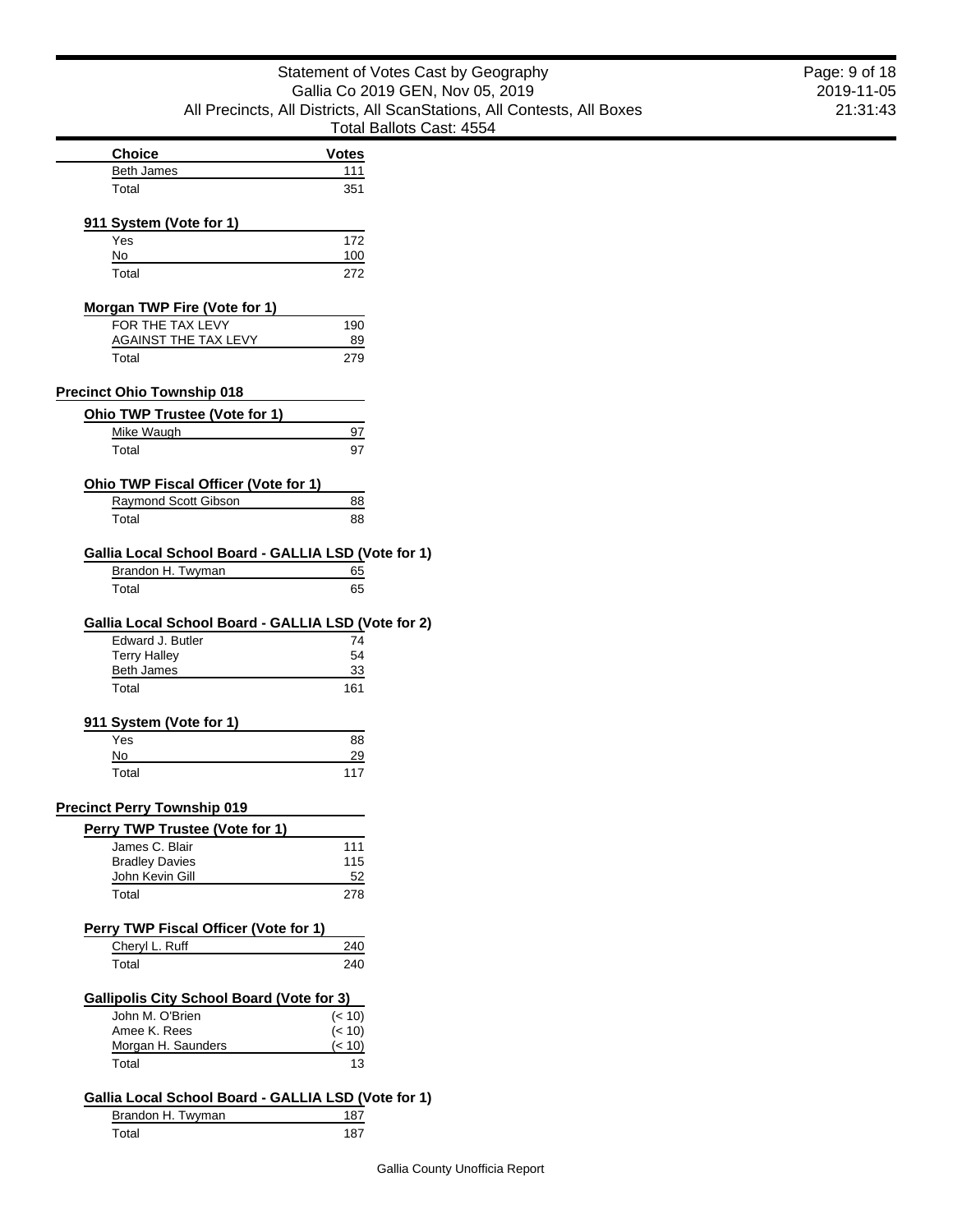| Statement of Votes Cast by Geography                                    |
|-------------------------------------------------------------------------|
| Gallia Co 2019 GEN, Nov 05, 2019                                        |
| All Precincts, All Districts, All ScanStations, All Contests, All Boxes |
| Total Ballots Cast: 4554                                                |

|                                                     | i ulai Daliuls Ud |
|-----------------------------------------------------|-------------------|
| <b>Choice</b>                                       | <b>Votes</b>      |
| Gallia Local School Board - GALLIA LSD (Vote for 2) |                   |
| Edward J. Butler                                    | 94                |
| <b>Terry Halley</b>                                 | 106               |
| <b>Beth James</b>                                   | 154               |
| Total                                               | 354               |
| Gal-VIn Gov Brd Dist #5 (Vote for 1)                |                   |
| Thomas D. Metcalf                                   | 193               |
| Total                                               | 193               |
| 911 System (Vote for 1)                             |                   |
| Yes                                                 | 206               |
| No                                                  | 66                |
| Total                                               | 272               |
| <b>Precinct Centerville Pct 020</b>                 |                   |
| <b>Centerville Mayor (Vote for 1)</b>               |                   |
| Eugene T. Layton                                    | 33                |
| Total                                               | 33                |
| <b>Centerville Fiscal Officer (Vote for 1)</b>      |                   |
| David W. House                                      | 31                |
| Total                                               | 31                |
| <b>Centerville Village Council (Vote for 2)</b>     |                   |
| Marlin D. Rose                                      | 33                |
| Total                                               | 33                |
| Raccoon TWP Trustee (Vote for 1)                    |                   |
| <b>Carlos Caldwell</b>                              | 65                |
| Bryan R. Jones                                      | 76                |
| <b>Christopher Kimmel</b>                           | 22                |
| Total                                               | 163               |
| Raccoon TWP Fiscal Officer (Vote for 1)             |                   |
| Ruth A. Millhone                                    | 145               |
| Total                                               | 145               |
| <b>Gallipolis City School Board (Vote for 3)</b>    |                   |
| John M. O'Brien                                     | 47                |
| Amee K. Rees                                        | 53                |
| Morgan H. Saunders                                  | 43                |
| Total                                               | 143               |
| Gallia Local School Board - GALLIA LSD (Vote for 1) |                   |
| Brandon H. Twyman                                   | 66                |
| Total                                               | 66                |
| Gallia Local School Board - GALLIA LSD (Vote for 2) |                   |
| Edward J. Butler                                    | 23                |
| <b>Terry Halley</b>                                 | 36                |
| <b>Beth James</b><br>Total                          | 48                |
|                                                     | 107               |
| Gal-VIn Gov Brd Dist #5 (Vote for 1)                |                   |
| Thomas D. Metcalf                                   | 67                |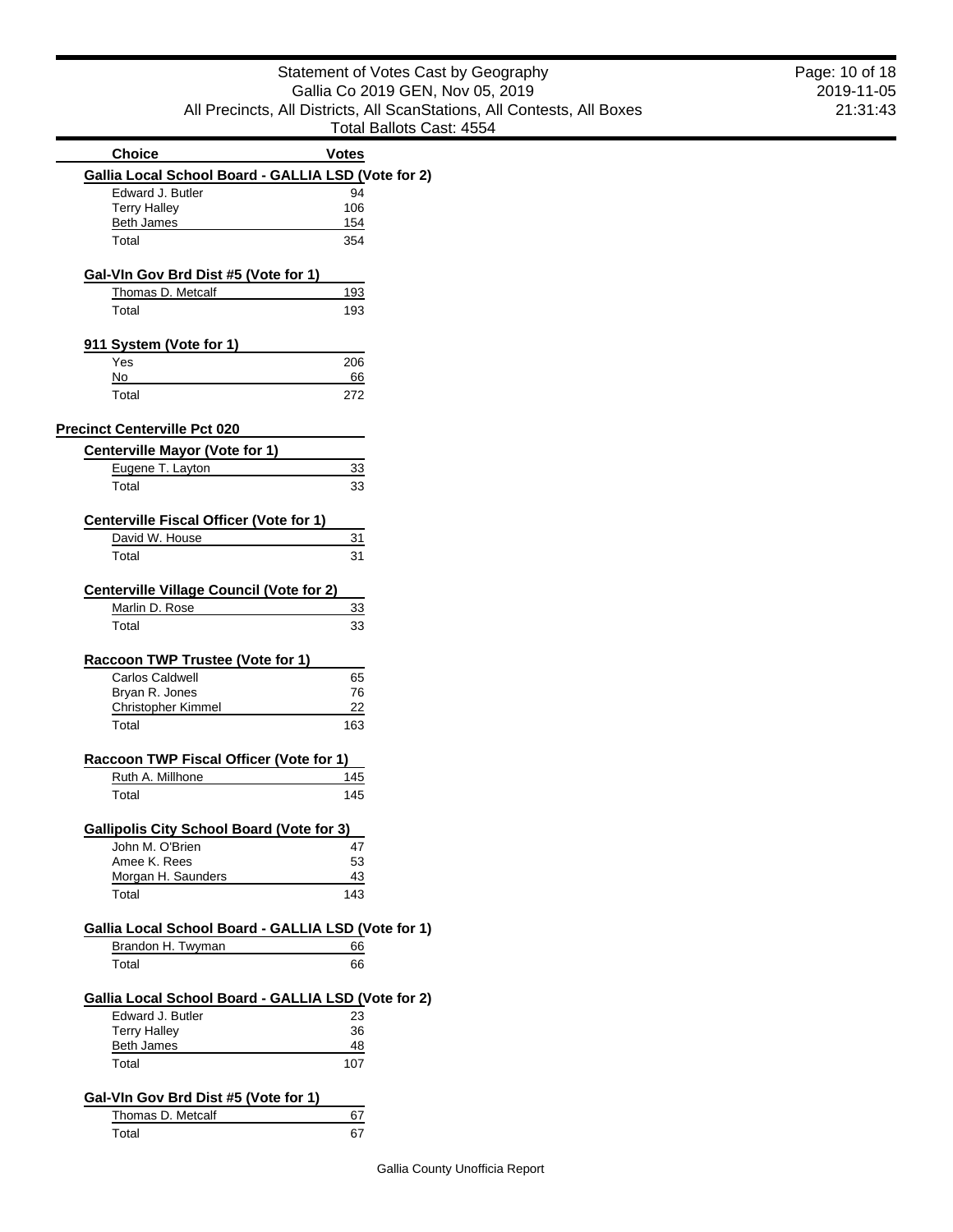|                                                          |              | Total Ballots Ca |
|----------------------------------------------------------|--------------|------------------|
| <b>Choice</b>                                            | <b>Votes</b> |                  |
| 911 System (Vote for 1)                                  |              |                  |
| Yes                                                      | 134          |                  |
| No<br>Total                                              | 29<br>163    |                  |
|                                                          |              |                  |
| Raccoon TWP Fire (Vote for 1)                            |              |                  |
| FOR THE TAX LEVY                                         | 142          |                  |
| AGAINST THE TAX LEVY                                     | 22           |                  |
| Total                                                    | 164          |                  |
| <b>Precinct Raccoon Township 021</b>                     |              |                  |
| Rio Grande Mayor (Vote for 1)                            |              |                  |
| <b>Robert Matt Easter</b>                                | 49           |                  |
| Total                                                    | 49           |                  |
| Rio Grande Board of Public Affairs (Vote for 1)          |              |                  |
| Sandra Perry                                             | 60           |                  |
| Total                                                    | 60           |                  |
| Raccoon TWP Trustee (Vote for 1)                         |              |                  |
| Carlos Caldwell                                          | 72           |                  |
| Bryan R. Jones                                           | 50           |                  |
| <b>Christopher Kimmel</b>                                | 36           |                  |
| Total                                                    | 158          |                  |
| Raccoon TWP Fiscal Officer (Vote for 1)                  |              |                  |
| Ruth A. Millhone                                         | 141          |                  |
| Total                                                    | 141          |                  |
| <b>Gallipolis City School Board (Vote for 3)</b>         |              |                  |
| John M. O'Brien                                          | 78           |                  |
| Amee K. Rees                                             | 112          |                  |
| Morgan H. Saunders                                       | 60           |                  |
| Total                                                    | 250          |                  |
| 911 System (Vote for 1)                                  |              |                  |
| Yes                                                      | 137          |                  |
| No                                                       | 33           |                  |
| Total                                                    | 170          |                  |
| <b>Raccoon TWP Fire (Vote for 1)</b>                     |              |                  |
| FOR THE TAX LEVY<br><b>AGAINST THE TAX LEVY</b>          | 144<br>-26   |                  |
| Total                                                    | 170          |                  |
|                                                          |              |                  |
| <b>Precinct Bidwell Precinct 022</b>                     |              |                  |
| Springfield TWP Trustee (Vote for 1)<br>Robert E. Massie | 30           |                  |
| James Thevenir                                           | 74           |                  |
| Luke G. Vollborn                                         | 56           |                  |
| Total                                                    | 160          |                  |
| <b>Springfield TWP Fiscal Officer (Vote for 1)</b>       |              |                  |
| Courtney R. Burnett                                      | 120          |                  |
| Total                                                    | 120          |                  |
| Gallia Local School Board - GALLIA LSD (Vote for 1)      |              |                  |
| Brandon H. Twyman                                        | 127          |                  |
|                                                          |              |                  |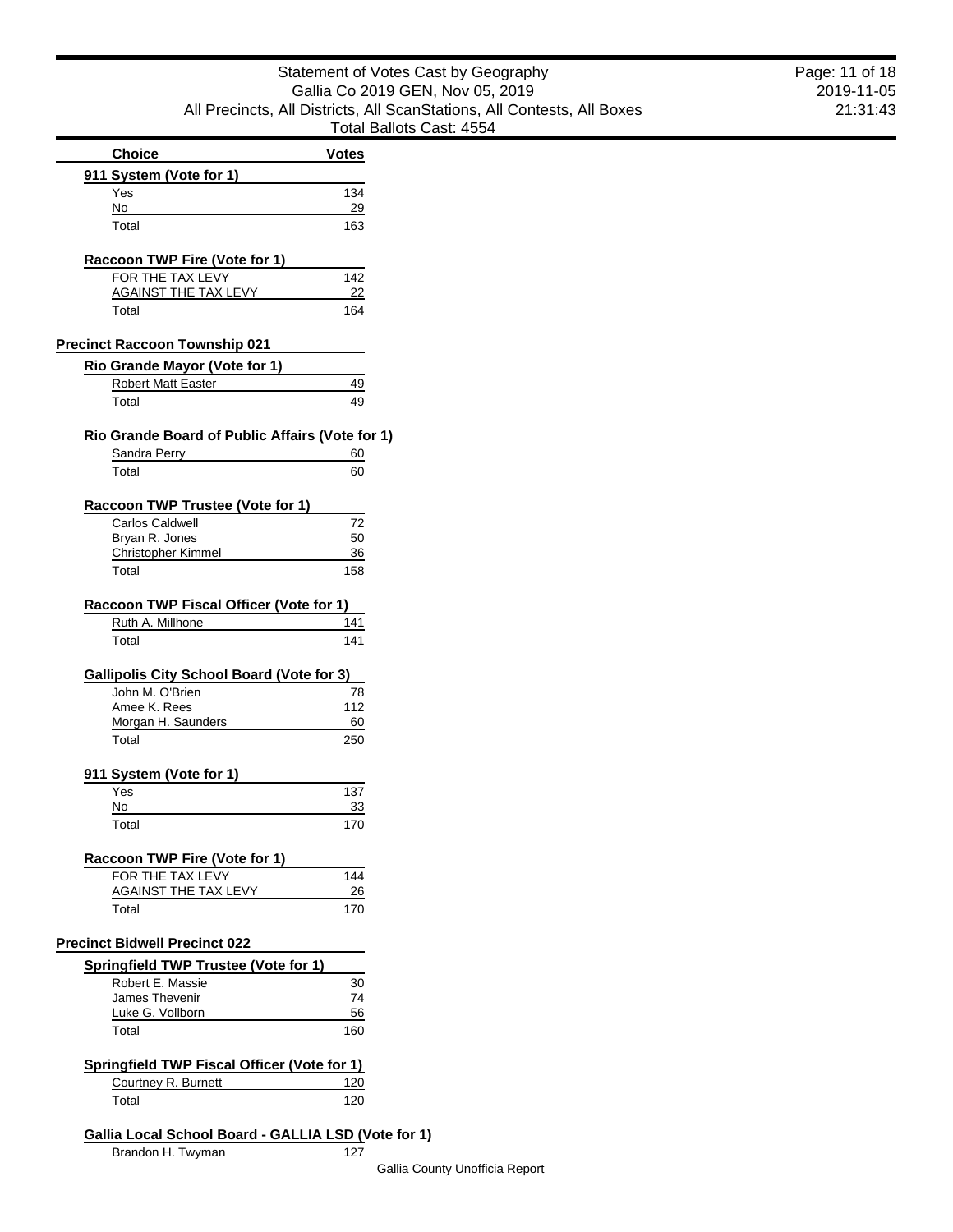|                                                                         | Statement of Votes Cast by Geography                                    | Page: 12 of 18 |
|-------------------------------------------------------------------------|-------------------------------------------------------------------------|----------------|
| Gallia Co 2019 GEN, Nov 05, 2019                                        |                                                                         | 2019-11-05     |
|                                                                         | All Precincts, All Districts, All ScanStations, All Contests, All Boxes | 21:31:43       |
|                                                                         | Total Ballots Cast: 4554                                                |                |
| <b>Choice</b>                                                           | <b>Votes</b>                                                            |                |
| Total                                                                   | 127                                                                     |                |
| Gallia Local School Board - GALLIA LSD (Vote for 2)                     |                                                                         |                |
| Edward J. Butler                                                        | 63                                                                      |                |
| <b>Terry Halley</b>                                                     | 78                                                                      |                |
| <b>Beth James</b>                                                       | 88                                                                      |                |
| Total                                                                   | 229                                                                     |                |
| 911 System (Vote for 1)                                                 |                                                                         |                |
| Yes                                                                     | 120                                                                     |                |
| No<br>Total                                                             | 38<br>158                                                               |                |
|                                                                         |                                                                         |                |
| <b>Precinct Spr Twp 1 023</b>                                           |                                                                         |                |
| <b>Springfield TWP Trustee (Vote for 1)</b>                             |                                                                         |                |
| Robert E. Massie                                                        | 80                                                                      |                |
| James Thevenir<br>Luke G. Vollborn                                      | 43<br>40                                                                |                |
| Total                                                                   | 163                                                                     |                |
|                                                                         |                                                                         |                |
| <b>Springfield TWP Fiscal Officer (Vote for 1)</b>                      |                                                                         |                |
| Courtney R. Burnett                                                     | <u>138</u>                                                              |                |
| Total                                                                   | 138                                                                     |                |
| Gallia Local School Board - GALLIA LSD (Vote for 1)                     |                                                                         |                |
| Brandon H. Twyman                                                       | 147                                                                     |                |
| Total                                                                   | 147                                                                     |                |
|                                                                         |                                                                         |                |
| Gallia Local School Board - GALLIA LSD (Vote for 2)<br>Edward J. Butler | 57                                                                      |                |
| <b>Terry Halley</b>                                                     | 100                                                                     |                |
| <b>Beth James</b>                                                       | 96                                                                      |                |
| Total                                                                   | 253                                                                     |                |
| 911 System (Vote for 1)                                                 |                                                                         |                |
| Yes                                                                     | 137                                                                     |                |
| No                                                                      | 28                                                                      |                |
| Total                                                                   | 165                                                                     |                |
| <b>Precinct Spr Twp 2024</b>                                            |                                                                         |                |
| Springfield TWP Trustee (Vote for 1)                                    |                                                                         |                |
| Robert E. Massie                                                        | 98                                                                      |                |
| James Thevenir                                                          | 32                                                                      |                |
| Luke G. Vollborn                                                        | 83                                                                      |                |
| Total                                                                   | 213                                                                     |                |
| <b>Springfield TWP Fiscal Officer (Vote for 1)</b>                      |                                                                         |                |
| Courtney R. Burnett                                                     | 163                                                                     |                |
| Total                                                                   | 163                                                                     |                |
| <b>Gallipolis City School Board (Vote for 3)</b>                        |                                                                         |                |
| John M. O'Brien                                                         | 20                                                                      |                |
| Amee K. Rees                                                            | 33                                                                      |                |
| Morgan H. Saunders                                                      | 18                                                                      |                |
| Total                                                                   | 71                                                                      |                |
|                                                                         |                                                                         |                |

# **Gallia Local School Board - GALLIA LSD (Vote for 1)**

Brandon H. Twyman 128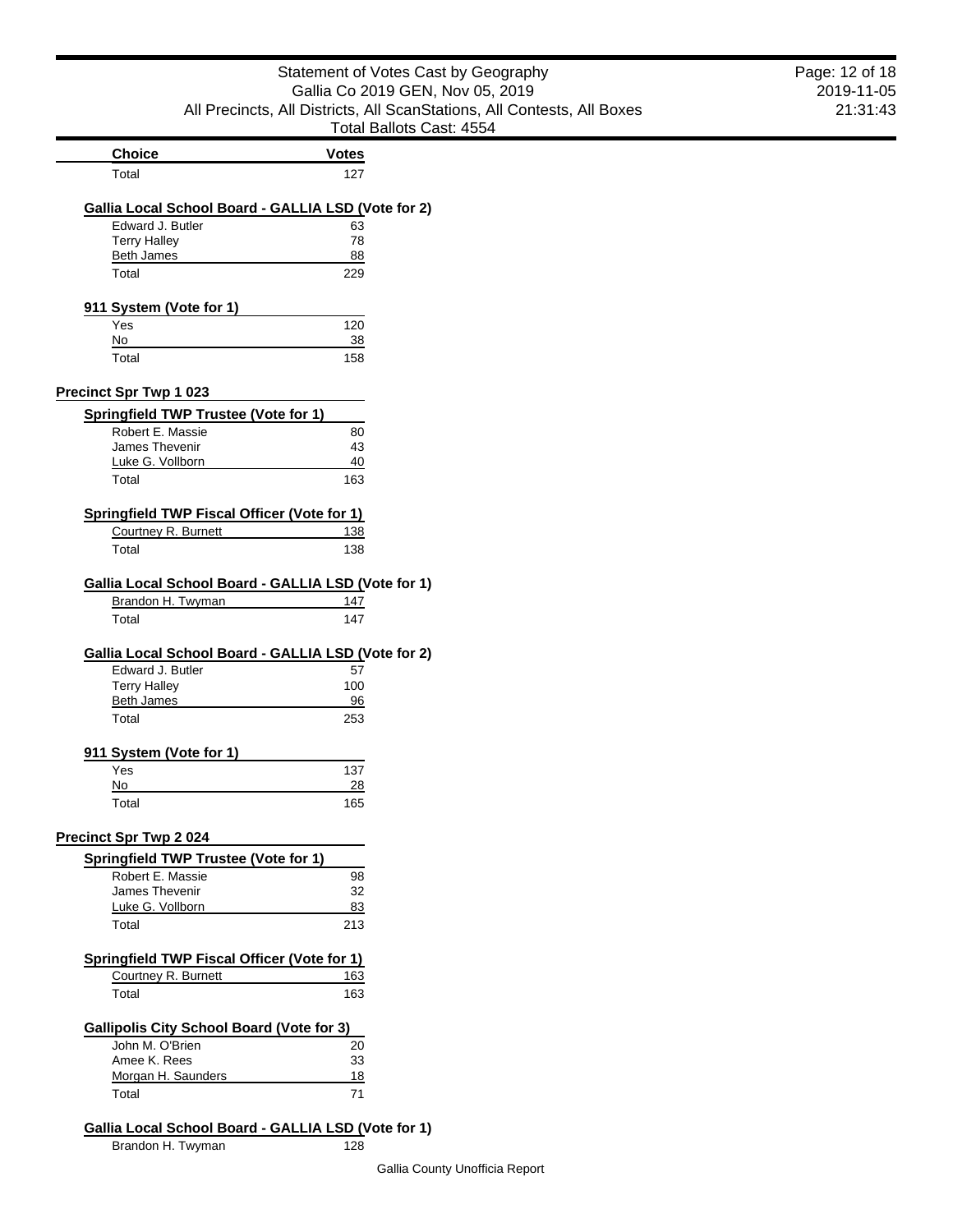|                                                                                                              | Statement of Votes Cast by Geography                                    | Page: 13 of 18 |
|--------------------------------------------------------------------------------------------------------------|-------------------------------------------------------------------------|----------------|
|                                                                                                              | Gallia Co 2019 GEN, Nov 05, 2019                                        | 2019-11-05     |
|                                                                                                              | All Precincts, All Districts, All ScanStations, All Contests, All Boxes | 21:31:43       |
|                                                                                                              | Total Ballots Cast: 4554                                                |                |
| <b>Choice</b>                                                                                                | <b>Votes</b>                                                            |                |
| Total                                                                                                        | 128                                                                     |                |
| Gallia Local School Board - GALLIA LSD (Vote for 2)                                                          |                                                                         |                |
| Edward J. Butler                                                                                             | 65                                                                      |                |
| <b>Terry Halley</b>                                                                                          | 60                                                                      |                |
| <b>Beth James</b><br>Total                                                                                   | 81<br>206                                                               |                |
|                                                                                                              |                                                                         |                |
| 911 System (Vote for 1)<br>Yes                                                                               | 181                                                                     |                |
| No                                                                                                           | 32                                                                      |                |
| Total                                                                                                        | 213                                                                     |                |
| <b>Precinct Walnut Township 025</b>                                                                          |                                                                         |                |
| <b>Walnut TWP Trustee (Vote for 1)</b>                                                                       |                                                                         |                |
| John E. Straight                                                                                             | 130                                                                     |                |
| Total                                                                                                        | 130                                                                     |                |
| <b>Walnut TWP Fiscal Officer (Vote for 1)</b>                                                                |                                                                         |                |
| <b>Ruby Ann Stanley</b>                                                                                      | 122                                                                     |                |
| Total                                                                                                        | 122                                                                     |                |
|                                                                                                              |                                                                         |                |
| Gallia Local School Board - GALLIA LSD (Vote for 1)<br>Brandon H. Twyman                                     | 65                                                                      |                |
| Total                                                                                                        | 65                                                                      |                |
| Gallia Local School Board - GALLIA LSD (Vote for 2)<br>Edward J. Butler<br><b>Terry Halley</b><br>Beth James | 27<br>41<br>71                                                          |                |
| Total                                                                                                        | 139                                                                     |                |
| <b>Symmes Valley School Board (Vote for 2)</b>                                                               |                                                                         |                |
| Allen Cook                                                                                                   | 10                                                                      |                |
| Adam Corn                                                                                                    | 12                                                                      |                |
| <b>Timmy Hayes</b><br>Hope Rowe                                                                              | 15<br>23                                                                |                |
| S. Kent Wells                                                                                                | 14                                                                      |                |
| Total                                                                                                        | 74                                                                      |                |
| Lawrence Governing Board #25 (Vote for 2)                                                                    |                                                                         |                |
| Jon Chris Collier                                                                                            | 19                                                                      |                |
| Jeff Floyd                                                                                                   | 21                                                                      |                |
| June Huff                                                                                                    | 19                                                                      |                |
| Total                                                                                                        | 59                                                                      |                |
| 911 System (Vote for 1)                                                                                      |                                                                         |                |
| Yes                                                                                                          | 82                                                                      |                |
| No<br>Total                                                                                                  | 52<br>134                                                               |                |
|                                                                                                              |                                                                         |                |
| <b>Walnut TWP Fire (Vote for 1)</b>                                                                          |                                                                         |                |
| FOR THE TAX LEVY<br><b>AGAINST THE TAX LEVY</b>                                                              | 92<br>$\frac{44}{1}$                                                    |                |
| Total                                                                                                        | 136                                                                     |                |
|                                                                                                              |                                                                         |                |
| <b>Precinct Addison Precinct 026</b>                                                                         |                                                                         |                |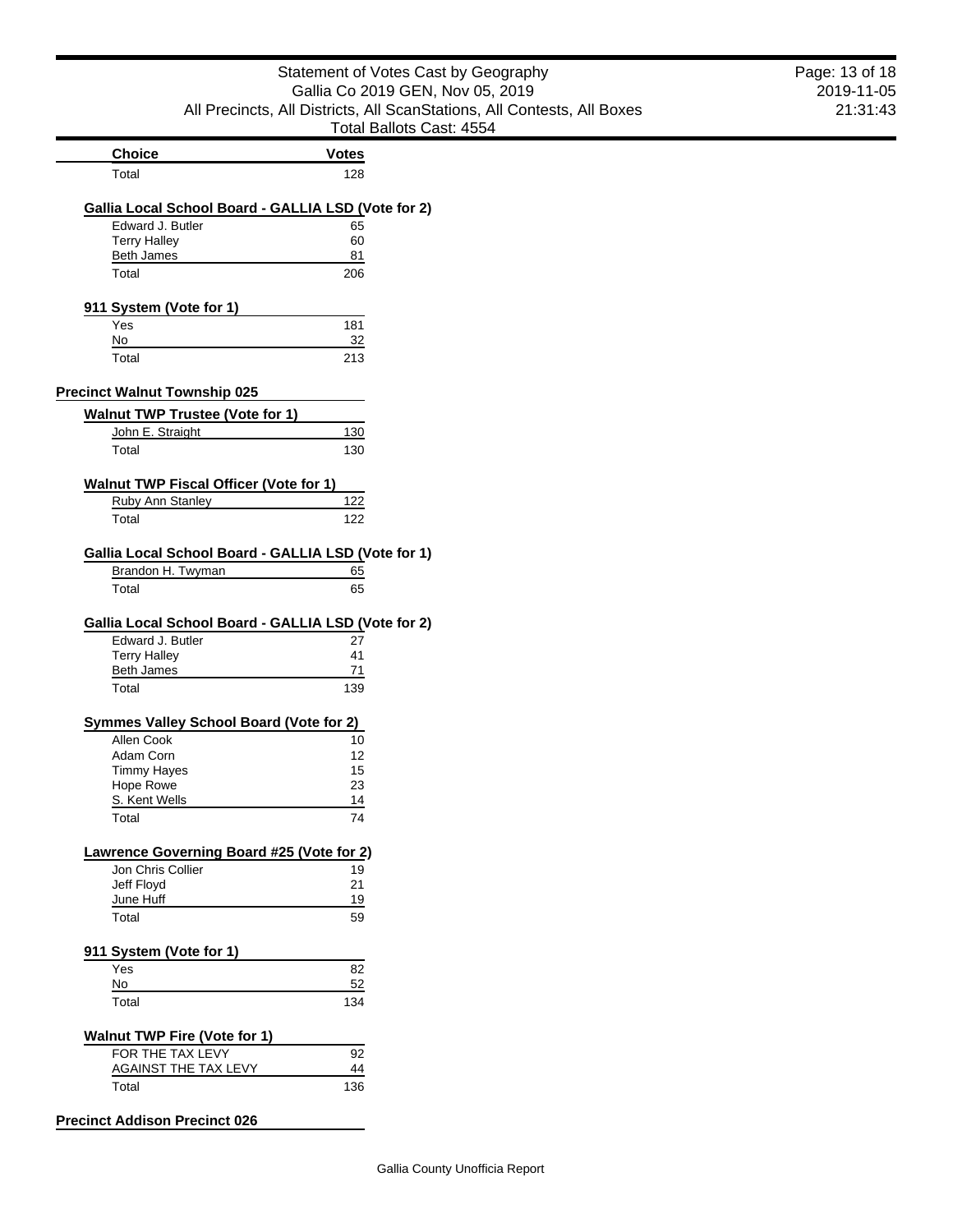|                                                                  | Total Ballots Ca |  |
|------------------------------------------------------------------|------------------|--|
| <b>Choice</b>                                                    | <b>Votes</b>     |  |
| <b>Addison Twp Trustee (Vote for 1)</b>                          |                  |  |
| Michael Blaine                                                   | 79               |  |
| Total                                                            | 79               |  |
| <b>Addison TWP Fiscal Officer (Vote for 1)</b>                   |                  |  |
| Lisa E. Reuter                                                   | 69               |  |
| Total                                                            | 69               |  |
| <b>Gallipolis City School Board (Vote for 3)</b>                 |                  |  |
| John M. O'Brien                                                  | (< 10)           |  |
| Amee K. Rees                                                     | (< 10)           |  |
| Morgan H. Saunders<br>Total                                      | (< 10)<br>15     |  |
|                                                                  |                  |  |
| Gallia Local School Board - GALLIA LSD (Vote for 1)              |                  |  |
| Brandon H. Twyman                                                | <u>64</u>        |  |
| Total                                                            | 64               |  |
| Gallia Local School Board - GALLIA LSD (Vote for 2)              |                  |  |
| Edward J. Butler                                                 | 38               |  |
| <b>Terry Halley</b>                                              | 38               |  |
| <b>Beth James</b>                                                | 45               |  |
| Total                                                            | 121              |  |
| 911 System (Vote for 1)                                          |                  |  |
| Yes                                                              | 74               |  |
| No                                                               | 10               |  |
| Total                                                            | 84               |  |
| <b>All Precincts</b><br><b>Centerville Mayor (Vote for 1)</b>    |                  |  |
| Eugene T. Layton                                                 | 33               |  |
| Total                                                            | 33               |  |
|                                                                  |                  |  |
| <b>Centerville Fiscal Officer (Vote for 1)</b><br>David W. House | 31               |  |
| Total                                                            | 31               |  |
|                                                                  |                  |  |
| <b>Centerville Village Council (Vote for 2)</b>                  |                  |  |
| Marlin D. Rose                                                   | 33               |  |
| Total                                                            | 33               |  |
| Crown City Mayor (Vote for 1)                                    |                  |  |
| Daryl J. Hager                                                   | 70               |  |
| Total                                                            | 70               |  |
| Crown City Fiscal Officer (Vote for 1)                           |                  |  |
| Paul D. Dillon                                                   | 44               |  |
| Lorna Fulks                                                      | 44               |  |
| Total                                                            | 88               |  |
| <b>Crown City Village Council (Vote for 2)</b>                   |                  |  |
| Neal S. Fulks                                                    | 46               |  |
| Lisa S. Nance                                                    | 62               |  |
| Christana Ray                                                    | 32               |  |
| Dennis F. Ripley                                                 | 14               |  |
| Total                                                            | 154              |  |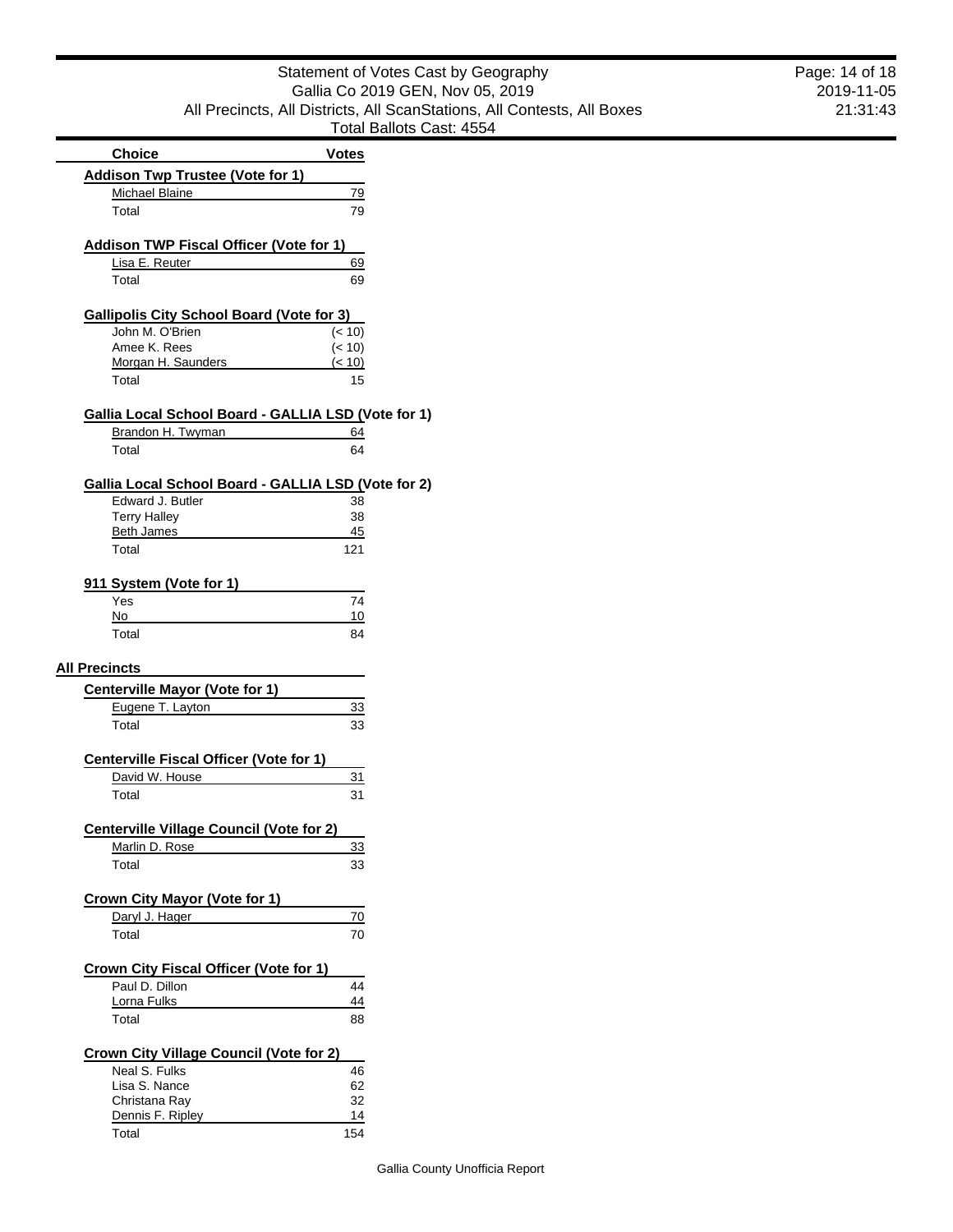|                                                 | i olai bai |
|-------------------------------------------------|------------|
| <b>Choice</b>                                   | Votes      |
| <b>Gallipolis City Commission (Vote for 2)</b>  |            |
| Michael W. Brown                                | 211        |
| Michael C. Fulks                                | 308        |
| Total                                           | 519        |
| Rio Grande Mayor (Vote for 1)                   |            |
| <b>Robert Matt Easter</b>                       | 49         |
| Total                                           | 49         |
| Rio Grande Board of Public Affairs (Vote for 1) |            |
| Sandra Perry                                    | 60         |
| Total                                           | 60         |
| Vinton Mayor (Vote for 1)                       |            |
| Joshua B. Whealdon                              | 46         |
| Total                                           | 46         |
| <b>Addison Twp Trustee (Vote for 1)</b>         |            |
| Michael Blaine                                  | 211        |
| Total                                           | 211        |
|                                                 |            |
| <b>Addison TWP Fiscal Officer (Vote for 1)</b>  |            |
| Lisa E. Reuter                                  | 189        |
| Total                                           | 189        |
| <b>Cheshire TWP Trustee (Vote for 1)</b>        |            |
| Joseph D. Roush                                 | 94         |
| Total                                           | 94         |
| <b>Cheshire TWP Fiscal Officer (Vote for 1)</b> |            |
| Amy L. Edwards                                  | 91         |
| Total                                           | 91         |
|                                                 |            |
| Clay TWP Trustee - CLAY TWP (Vote for 1)        |            |
| John H. Doss, Jr<br>Brady L. Swain              | 68<br>212  |
| Total                                           | 280        |
|                                                 |            |
| Clay TWP Trustee - CLAY TWP (Vote for 1)        |            |
| Michael Harrison                                | 202        |
| Total                                           | 202        |
| Clay TWP Fiscal Officer (Vote for 1)            |            |
| Wanda K. Waugh                                  | 228        |
| Total                                           | 228        |
| <b>Gallipolis TWP Trustee (Vote for 1)</b>      |            |
| David L. Diddle                                 | 295        |
| David J. Snyder                                 | <u>328</u> |
| Total                                           | 623        |

| <b>Gallipolis TWP Fiscal Officer (Vote for 1)</b> |     |  |
|---------------------------------------------------|-----|--|
| C. Ronnie Carmichael                              | 535 |  |
| Total                                             | 535 |  |

| Greenfield TWP Trustee (Vote for 1) |    |
|-------------------------------------|----|
| Tony L. Conley                      | 28 |

2019-11-05 21:31:43 Page: 15 of 18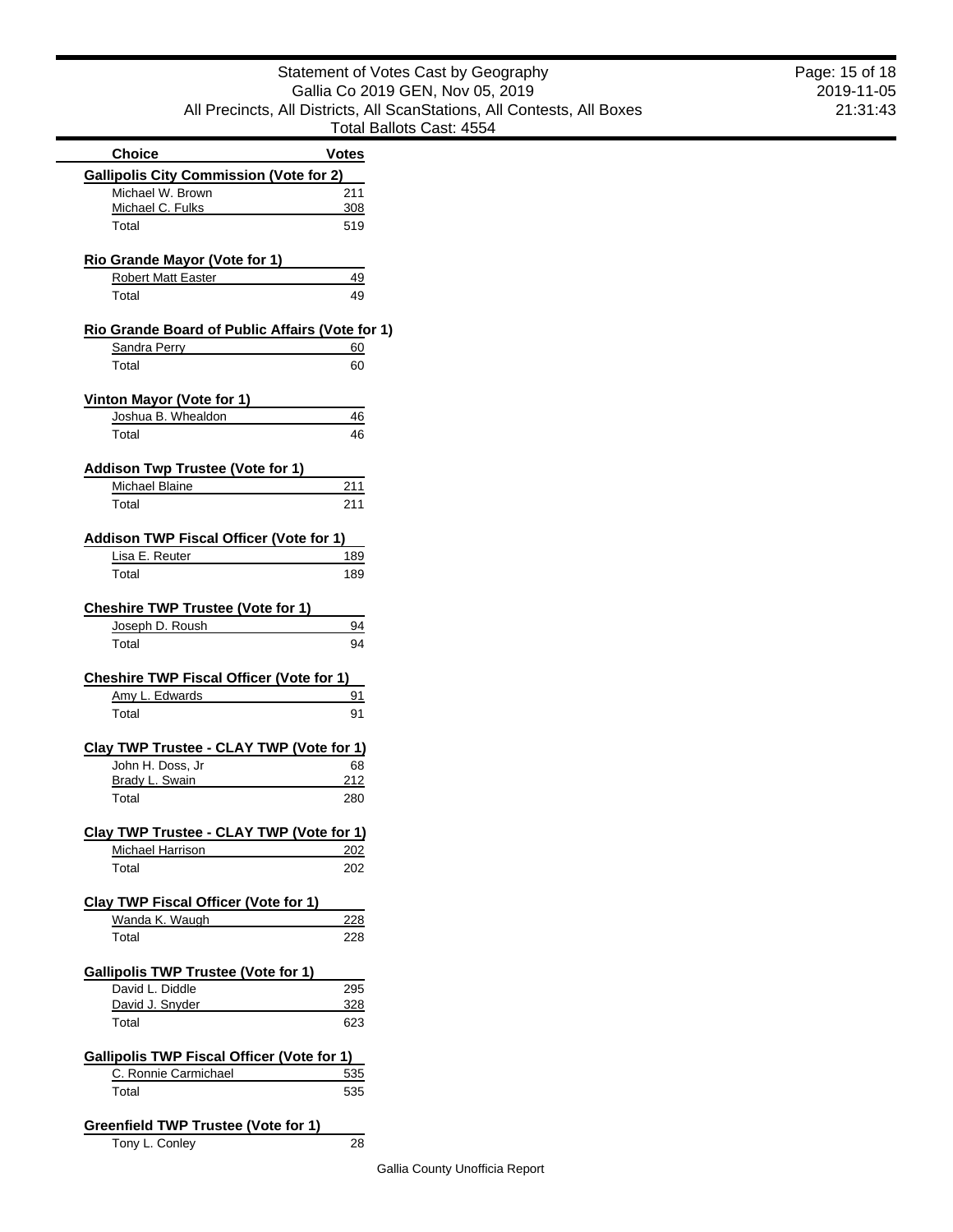| Statement of Votes Cast by Geography                                    |
|-------------------------------------------------------------------------|
| Gallia Co 2019 GEN, Nov 05, 2019                                        |
| All Precincts, All Districts, All ScanStations, All Contests, All Boxes |
| Total Ballots Cast: 4554                                                |

| ent of Votes Cast by Geography                   |
|--------------------------------------------------|
| a Co 2019 GEN, Nov 05, 2019                      |
| ricts, All ScanStations, All Contests, All Boxes |
| Total Ballots Cast: 4554                         |
| Votes                                            |
| 113                                              |
| 141                                              |
|                                                  |
| or 1)                                            |

| Randall L. Hammond                                              | 113        |
|-----------------------------------------------------------------|------------|
| Total                                                           | 141        |
| Greenfield TWP Fiscal Officer (Vote for 1)                      |            |
| Debrah L. Bartels                                               | 125        |
| Total                                                           | 125        |
| Green TWP Trustee (Vote for 1)                                  |            |
| David Holley                                                    | 460        |
| Total                                                           | 460        |
| Green TWP Fiscal Officer (Vote for 1)                           |            |
| Joe Foster                                                      | 500        |
| Total                                                           | 500        |
| <b>Guyan TWP Trustee (Vote for 1)</b>                           |            |
| Timmy D. Caldwell                                               | 192        |
| Total                                                           | 192        |
| Guyan TWP Fiscal Officer (Vote for 1)                           |            |
| Rachel Fellure                                                  | 182        |
| Total                                                           | 182        |
| Harrison TWP Trustee (Vote for 1)                               |            |
| <b>Cha Edward McGuire</b>                                       | 164        |
| Jack W. Slone                                                   | 57         |
| Total                                                           | 221        |
| Harrison TWP Fiscal Officer (Vote for 1)                        |            |
| Kaitlin E. Angell<br>Toni Ford                                  | 121<br>96  |
| Total                                                           | 217        |
| Huntington TWP Trustee (Vote for 1)                             |            |
| R. Ryan Alderman                                                | 134        |
| Roger D. Meade                                                  | 123        |
| <b>Bryce Taylor</b>                                             | 60         |
| Total                                                           | 317        |
| Huntington TWP Fiscal Officer (Vote for 1)                      |            |
| Ashly Alley                                                     | 178        |
| Sheri Marcum<br>Total                                           | 125<br>303 |
|                                                                 |            |
| <b>Morgan TWP Trustee (Vote for 1)</b><br><b>Randall Adkins</b> | 186        |
| Richard G. Shaddeau                                             | 100        |
| Total                                                           | 286        |
| <b>Morgan TWP Fiscal Officer (Vote for 1)</b>                   |            |
| Brenda S. Cadle                                                 | 176        |
| Molly Hash                                                      | 107        |
| Total                                                           | 283        |
| Ohio TWP Trustee (Vote for 1)                                   |            |
| Mike Waugh                                                      | 97         |

**Choice** 

Total 97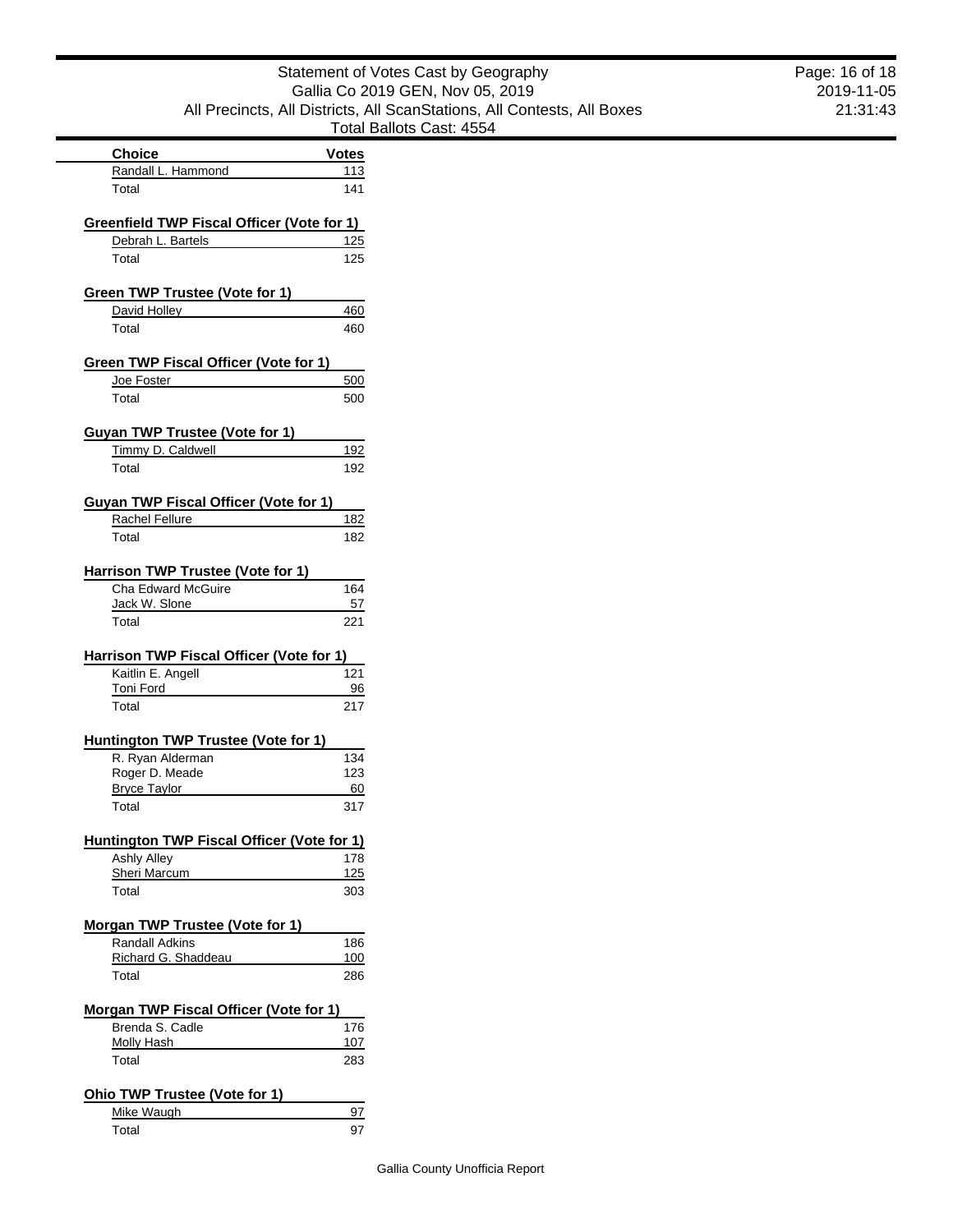| Statement of Votes Cast by Geography                                    |
|-------------------------------------------------------------------------|
| Gallia Co 2019 GEN, Nov 05, 2019                                        |
| All Precincts, All Districts, All ScanStations, All Contests, All Boxes |
| Total Ballots Cast: 4554                                                |

|                                                    | Total E      |
|----------------------------------------------------|--------------|
| <b>Choice</b>                                      | <b>Votes</b> |
| Ohio TWP Fiscal Officer (Vote for 1)               |              |
| Raymond Scott Gibson                               | 88           |
| Total                                              | 88           |
| Perry TWP Trustee (Vote for 1)                     |              |
| James C. Blair                                     | 111          |
| <b>Bradley Davies</b>                              | 115          |
| John Kevin Gill                                    | <u>52</u>    |
| Total                                              | 278          |
| Perry TWP Fiscal Officer (Vote for 1)              |              |
| Cheryl L. Ruff                                     | 240          |
|                                                    |              |
| Total                                              | 240          |
| Raccoon TWP Trustee (Vote for 1)                   |              |
| Carlos Caldwell                                    | 137          |
| Bryan R. Jones                                     | 126          |
| <b>Christopher Kimmel</b>                          | 58           |
| Total                                              | 321          |
| Raccoon TWP Fiscal Officer (Vote for 1)            |              |
| Ruth A. Millhone                                   | 286          |
|                                                    | 286          |
| Total                                              |              |
| <b>Springfield TWP Trustee (Vote for 1)</b>        |              |
| Robert E. Massie                                   | 208          |
| <b>James Thevenir</b>                              | 149          |
| Luke G. Vollborn                                   | 179          |
| Total                                              | 536          |
| <b>Springfield TWP Fiscal Officer (Vote for 1)</b> |              |
| Courtney R. Burnett                                | 421          |
| Total                                              | 421          |
| <b>Walnut TWP Trustee (Vote for 1)</b>             |              |
|                                                    |              |
| John E. Straight                                   | 130          |
| Total                                              | 130          |
| <b>Walnut TWP Fiscal Officer (Vote for</b>         | · 1)         |
| Ruby Ann Stanley                                   | 122          |
| Total                                              | 122          |
| <b>Fairland Local School Board (Vote for 2)</b>    |              |
| <b>Jeff Bennett</b>                                | 28           |
| Jason R. Gorby                                     | 40           |
| Linda Gail Holst                                   | 31           |
| John P. Lewis                                      | 42           |
| Total                                              | 141          |
|                                                    |              |
| <b>Gallipolis City School Board (Vote for 3)</b>   |              |
| John M. O'Brien                                    | 1042         |
| Amee K. Rees                                       | 1216         |
| Morgan H. Saunders                                 | 991          |
| Total                                              | 3249         |

# **Gallia Local School Board - GALLIA LSD (Vote for 1)**<br>Brandon H. Twyman 1862

Brandon H. Twyman